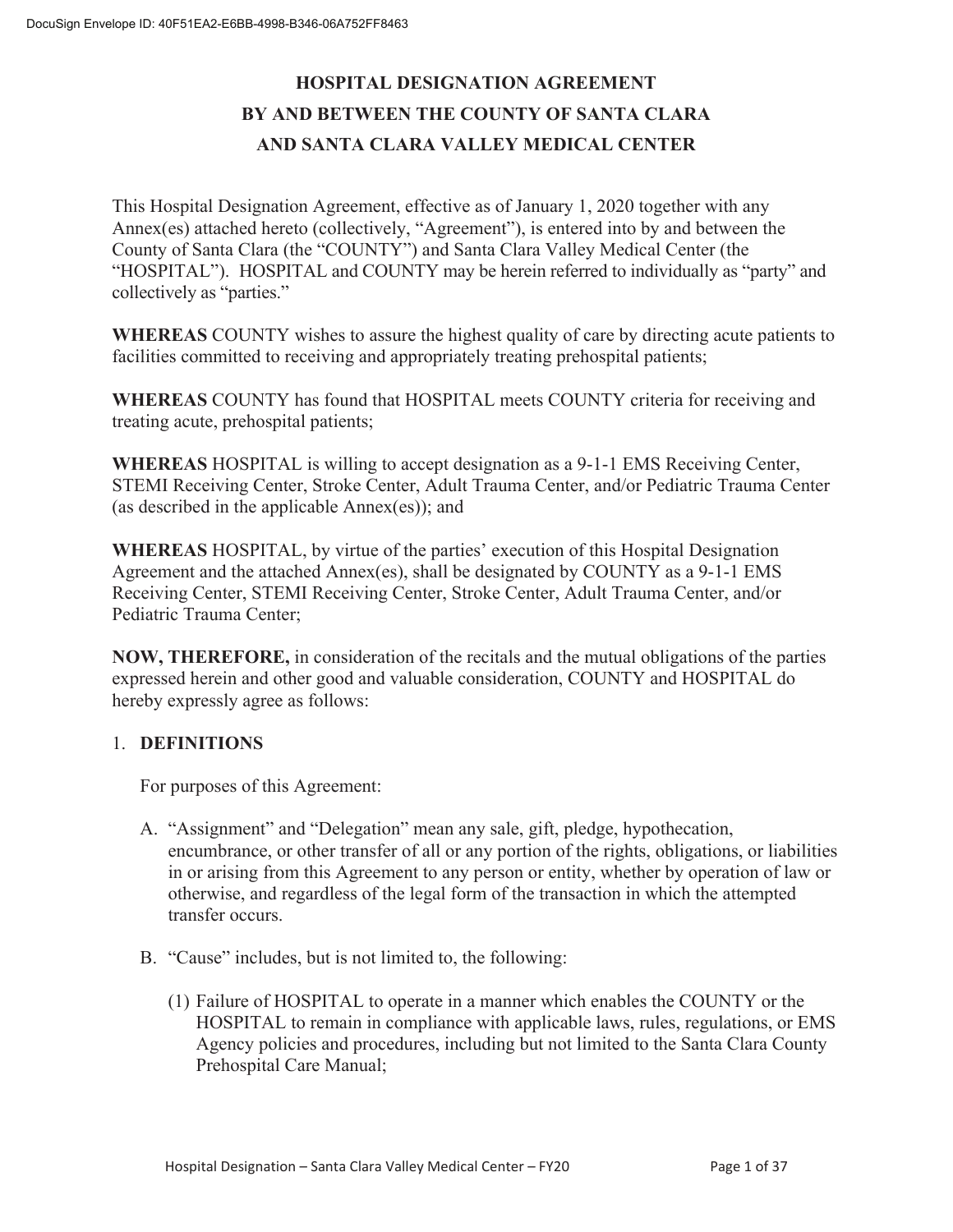- (2) Failure of HOSPITAL to provide timely physician coverage for patients transported to HOSPITAL pursuant to this Agreement, causing unnecessary risk of mortality or morbidity, as determined by COUNTY;
- (3) Any failure of performance, clinical or other, required in accordance with the Agreement and which is determined by the EMS Agency's Medical Director to constitute an endangerment to public health and safety.
- (4) Falsification of information or data supplied by HOSPITAL to COUNTY;
- (5) Acceptance by the HOSPITAL or HOSPITAL'S employees of any bribe, kickback or consideration of any kind in exchange for any consideration whatsoever, when such consideration or action on the part of the HOSPITAL or HOSPITAL'S employees could be reasonably construed as a violation of federal, state or local law.
- (6) Failure by HOSPITAL to strictly observe any provision in this Agreement;
- (7) Failure by HOSPITAL to remedy recurring malfunction, staff shortages, response delays, facility problems leading to diversion of ambulances or excessive ambulance patient offload times; and
- (8) The HOSPITAL is adjudged to be bankrupt or has a general assignment for the benefit of its creditors, or a receiver is appointed on account of HOSPITAL's insolvency.
- C. "EMS Agency" means the COUNTY's Emergency Medical Services Agency.
- D. "EMS System" means the emergency medical services system operated by the EMS Agency to provide personnel, facilities, and equipment for the effective and coordinated delivery of medical care services under emergency conditions in the COUNTY.

#### 2. **TERM**

This Hospital Designation Agreement shall be valid for a period of five years, beginning on January 1, 2020 and continuing until December 31, 2024, unless earlier terminated pursuant to this Hospital Designation Agreement. Any Annex entered into pursuant to this Hospital Designation Agreement shall be valid from the date of mutual execution of the Annex until the earliest of (1) expiration of this Hospital Designation Agreement, (2) termination of this Hospital Designation Agreement, or (3) termination of the Annex.

#### 3. **DESIGNATION FEES**

A. Amount of Fee(s)

In exchange for designation as a 9-1-1 EMS Receiving Center, STEMI Receiving Center, Stroke Center, Adult Trauma Center, and/or Pediatric Trauma Center, HOSPITAL shall pay COUNTY in accordance with the COUNTY Board of Supervisors' approved fee schedule, as may be amended by the COUNTY from time to time, together with any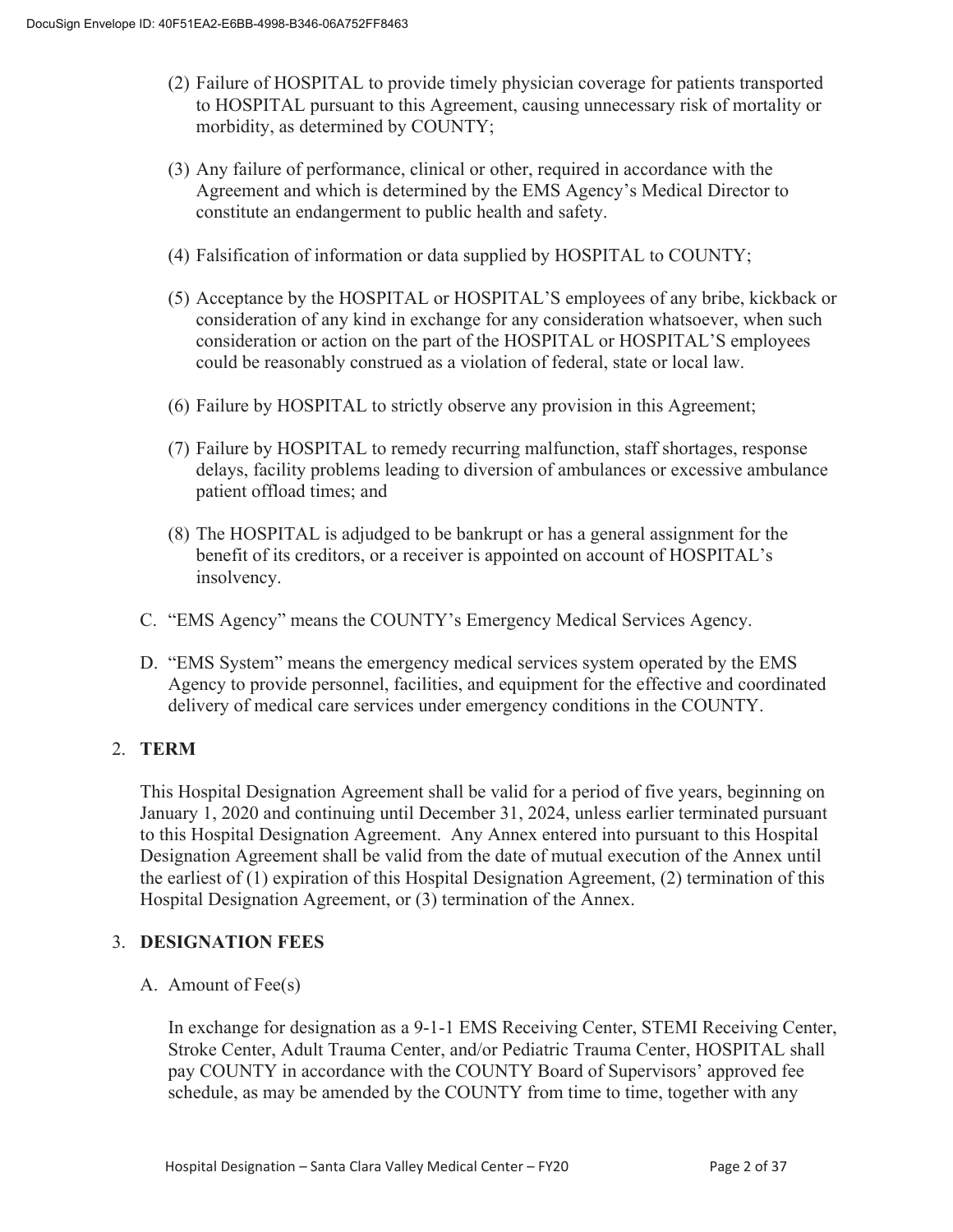fee(s) identified in the attached Annex(es). The fee(s) shall be used to pay the cost to the EMS Agency of administering and evaluating the 9-1-1 EMS Receiving Center system, STEMI Receiving Center system, Stroke Center system, and/or Trauma Center system, as applicable.

B. Payment of Fee(s)

Fee(s) shall be paid in full within thirty (30) calendar days of receipt of an invoice from the COUNTY.

#### 4. **DISCLAIMER**

HOSPITAL acknowledges that COUNTY makes no representation, and does not guarantee that any patients will be delivered, directed, or diverted to HOSPITAL for care pursuant to this Agreement and cannot assure that a minimum number of patients will be delivered to HOSPITAL during the term of this Agreement.

#### 5. **OBLIGATIONS OF HOSPITAL**

- A. HOSPITAL shall comply with all HOSPITAL obligations set forth in the attached Annex(es).
- B. HOSPITAL shall comply with all standards criteria identified within this Agreement, as well as all applicable EMS Agency policies and procedures, as amended from time to time, including but not limited to the Santa Clara County Prehospital Care Policy Manual.
- C. Any transfer of a patient must be in accordance with the Emergency Medical Treatment and Active Labor Act (42 U.S.C § 1395dd), the regulations promulgated thereunder, and applicable EMS Agency policies and procedures, including but not limited to the Santa Clara County Prehospital Care Policy Manual, as amended from time to time.
- D. HOSPITAL shall maintain an adequate number of physicians, surgeons, nurses, and other medical staff possessing that degree of learning and skill ordinarily possessed by medical personnel practicing in the same or similar circumstances.
- E. HOSPITAL shall provide, at HOSPITAL's sole expense, all persons, employees, supplies, equipment, and facilities needed to perform the services required under this Agreement. All such services will be performed by HOSPITAL, or under HOSPITAL's supervision by persons authorized by HOSPITAL to perform such services.
- F. HOSPITAL shall immediately notify the EMS Agency of any circumstances that will prevent HOSPITAL from providing the services described in this Agreement.
- G. HOSPITAL shall comply with any EMS Agency plan of correction, regarding any identified failure to meet any standards identified in this Agreement, within the timeframes established by the EMS Agency.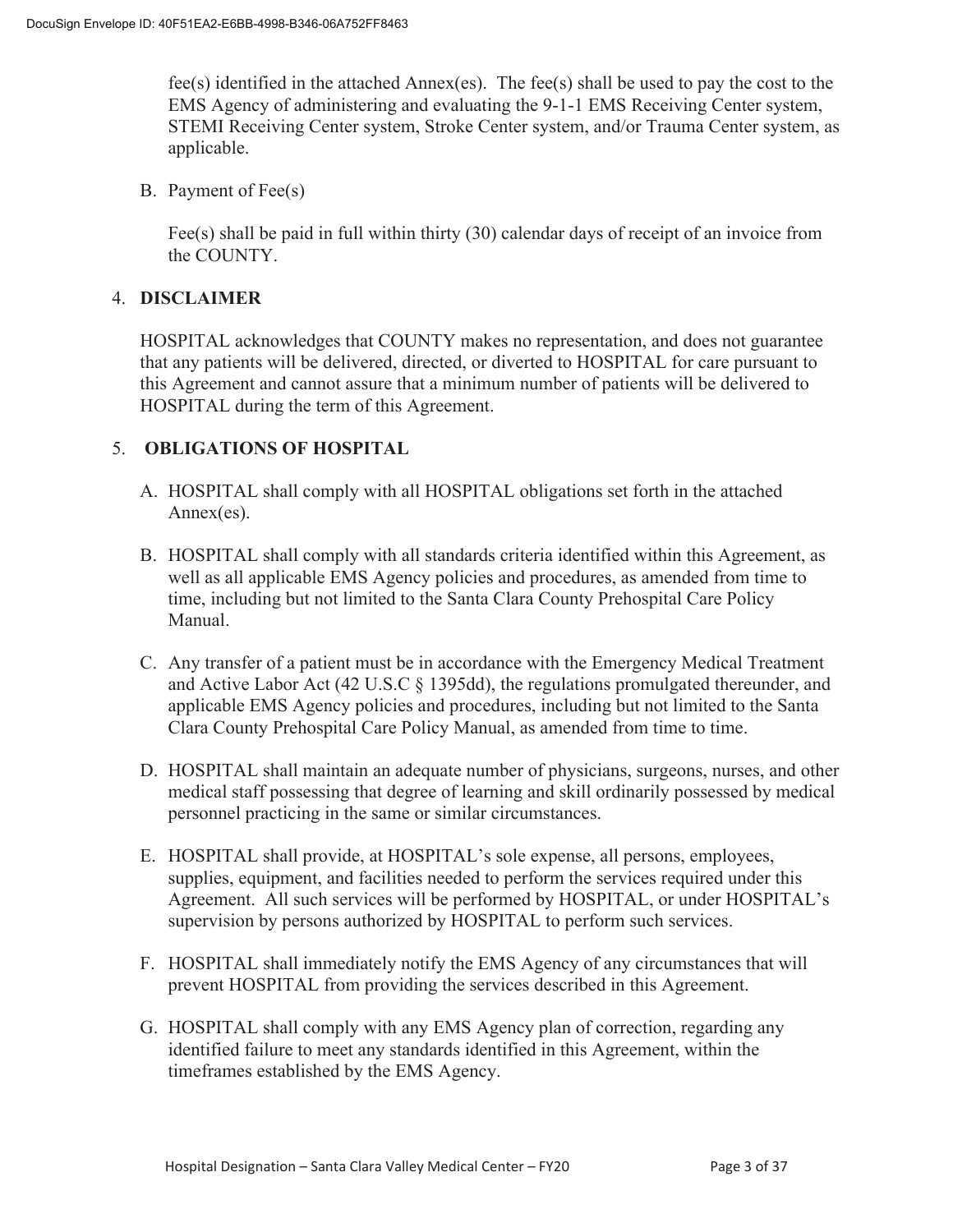H. Required Designation as a 9-1-1 EMS Receiving Center

As a condition of obtaining and maintaining designation as a STEMI Receiving Center, Stroke Center, Adult Trauma Center, or Pediatric Trauma Center, HOSPITAL shall obtain and maintain designation as a 9-1-1 EMS Receiving Center.

- I. Licensing and Accreditation
	- (1) HOSPITAL shall possess a current California Department of Public Health license for basic or comprehensive emergency service.
	- (2) HOSPITAL shall maintain accreditation by the Joint Commission.
	- (3) HOSPITAL shall notify COUNTY within 24 hours any time that HOSPITAL becomes aware that HOSPITAL is not in compliance with any applicable federal, state, or local laws, rules, regulations, policies or procedures related to performance of services under this Agreement. Such notice shall indicate the reason(s), date(s), and time(s) for non-compliance and corrective actions that are being taken to resolve the violation. The COUNTY shall determine, in its sole and absolute discretion, whether the HOSPITAL may continue to receive patients pursuant to this Agreement during the period that corrective actions are underway.
- J. Compliance With All Laws and Regulations

HOSPITAL shall comply with all laws, codes, regulations, rules and orders applicable to its performance under this Agreement, including but not limited to applicable EMS Agency policies and procedures such as the Santa Clara County Prehospital Care Policy Manual, as amended from time to time.

- K. Data Collection/Records
	- (1) HOSPITAL shall maintain patient care, revenue, and expenditure data during the term of this Agreement and for a period of seven (7) years from the termination of this Agreement or until all claims, if any, have been resolved, whichever period is longer, or longer of otherwise required under other provisions of this Agreement. Such records shall be maintained in such a fashion as to be able to separately identify patients served pursuant to each Annex to this Agreement.
	- (2) HOSPITAL shall participate in an electronic data exchange with the EMS Agency. This data shall consist of pre-hospital patient care data coming into the hospital's electronic health record (EHR) system, as well as patient outcome data and billing data being sent back to the EMS Agency's electronic patient care record (ePCR) solution.
	- (3) HOSPITAL shall provide patient outcome data to the EMS Agency through a Hospital Information Exchange (HIE) solution if the EMS Agency adopts and implements such a solution.
	- (4) HOSPITAL shall provide insurance/billing information on 9-1-1 EMS patients transported to the HOSPITAL, to the ambulance company that transported the patient to the facility at time of transport, if possible.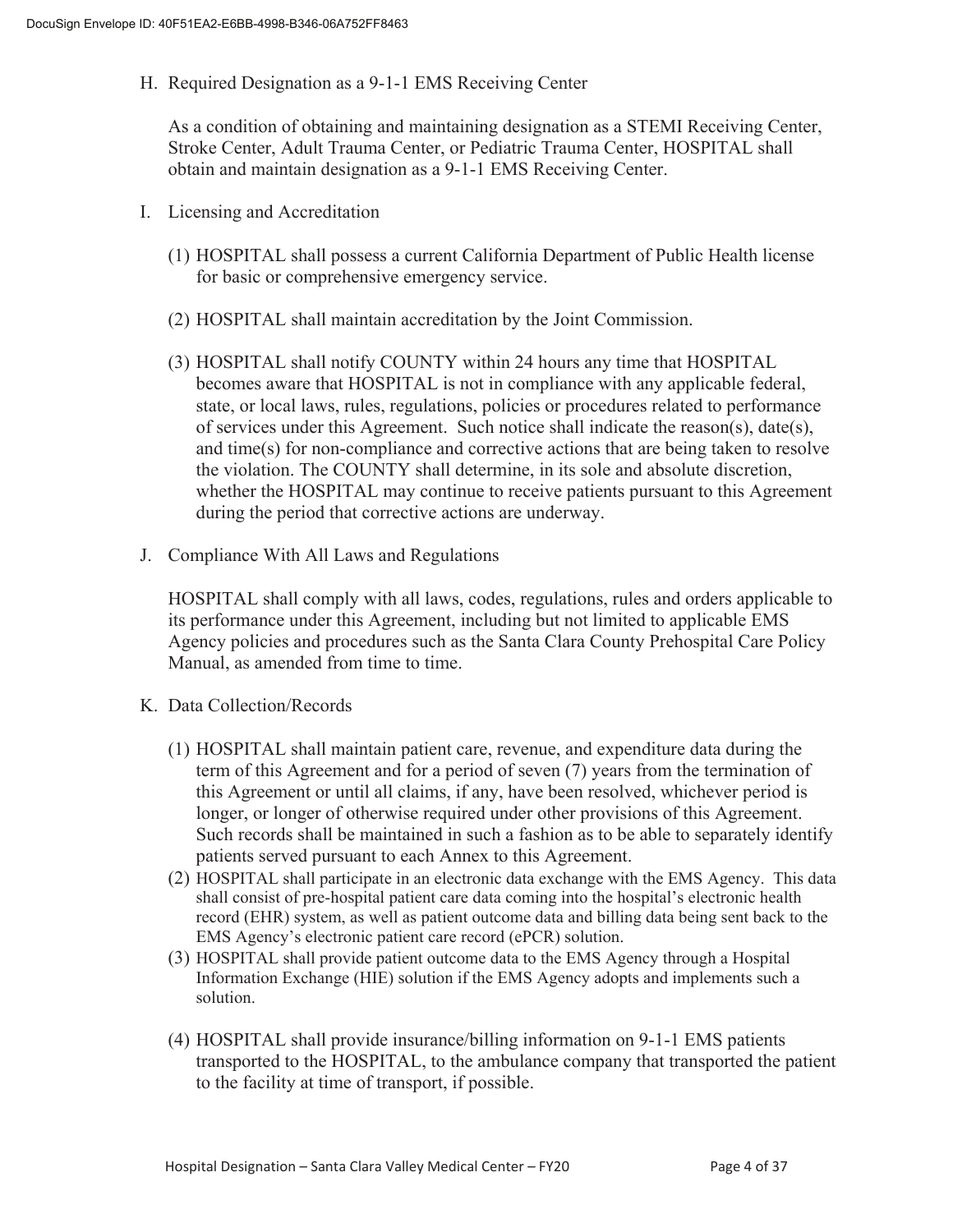- (5) HOSPITAL shall participate in data collection and evaluation studies conducted by the EMS Agency, including but not limited to clinical outcomes, upon request from the EMS Agency.
- (6) HOSPITAL shall submit reports to EMS Agency quarterly or as requested.
- (7) Specific to non-trauma center hospitals: If HOSPITAL is not designated by COUNTY as a Pediatric Trauma Center or Adult Trauma Center, HOSPITAL shall submit specific outcome data quarterly for all patients who are transported by ambulance to the HOSPITAL and then admitted to the HOSPITAL with an ICD-9 (or subsequent ICD-10) injury code between 800-959.9 if they meet COUNTY's prehospital major trauma criteria. It is preferable for a non-trauma center hospital to transfer patients who meet major trauma criteria to a Pediatric Trauma Center or Adult Trauma Center, as applicable. If a non-trauma center hospital receives and admits patients who meet COUNTY's prehospital major trauma criteria, the EMS Agency may require the hospital to submit additional outcome information. This information may include but is not limited to: nature and extent of injuries, diagnostic tests performed, treatment, surgical procedures, unplanned readmissions, complications, ED and hospital disposition data, mortality rates and length of stay. These reports shall be incorporated into the Santa Clara County Trauma Registry.

#### 6. **OBLIGATIONS OF COUNTY**

- A. COUNTY shall comply with all COUNTY obligations set forth in the attached Annex(es).
- B. COUNTY shall provide or cause to be provided to HOSPITAL system data related to prehospital care that COUNTY determines shall contribute to continuous quality improvement, provided, however, that this subsection shall not confer any right to HOSPITAL to receive or demand system data from COUNTY.
- C. COUNTY shall develop and promulgate medical control policies and EMS System procedures consistent with applicable federal and state statutes and regulations, and COUNTY ordinances.
- D. COUNTY shall administer and coordinate the EMS System consistent with the Emergency Medical Services System and the Prehospital Emergency Medical Care Personnel Act, codified in California Health and Safety Code Division 2.5.
- E. COUNTY shall use its best efforts to procure funding to maintain the EMS System, including actively seeking grant funding at the federal, state, and local levels.
- F. COUNTY shall provide HOSPITAL with standardized EMS System policies and/or protocols as contained in the Santa Clara County Prehospital Care Policy Manual, as may be amended from time to time.
- G. COUNTY shall develop and coordinate a comprehensive EMS data collection system, in consultation with various EMS System stakeholder committees and HOSPITAL, which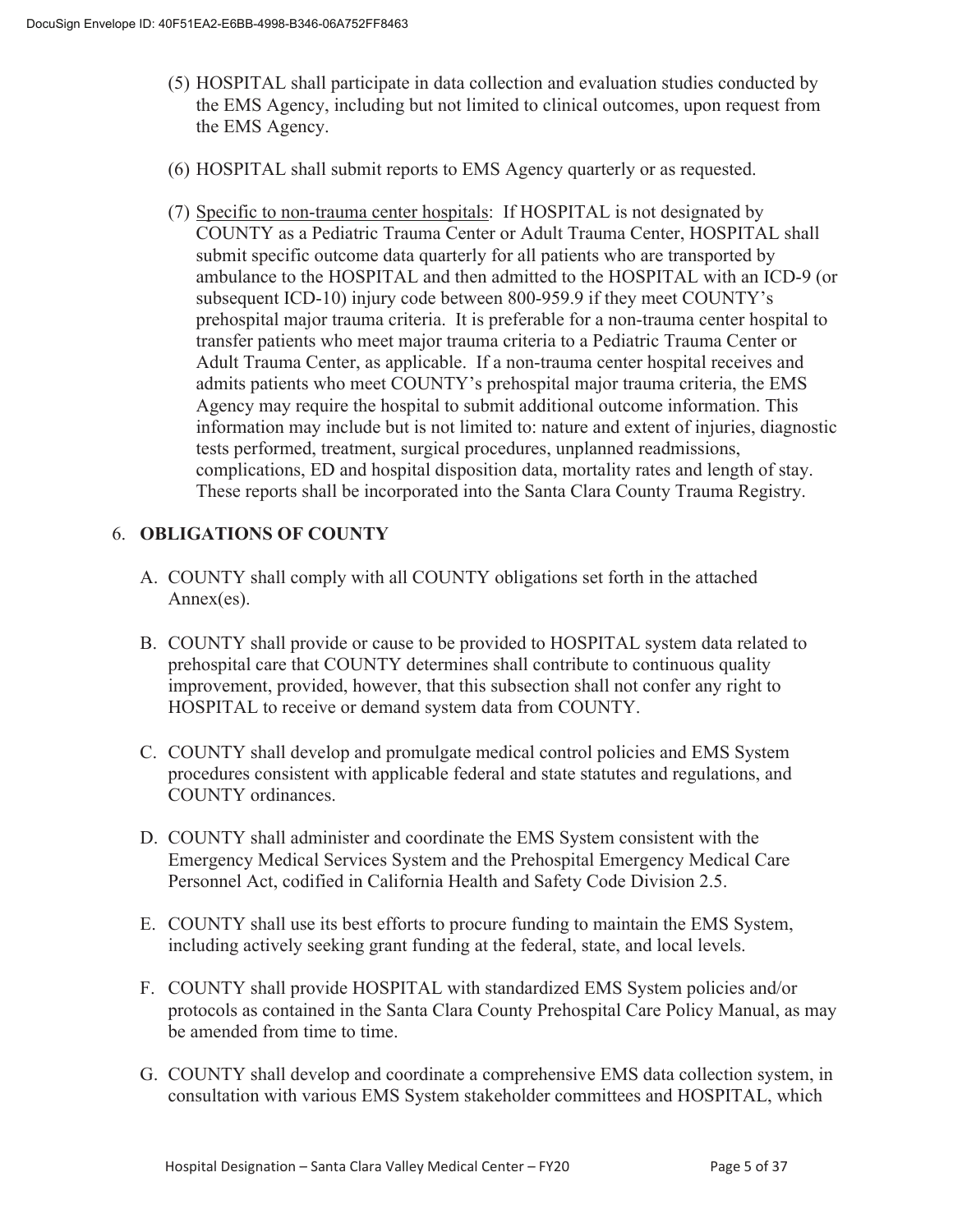includes required data elements, data analysis, report generation, and other details related to evaluating and ensuring the quality of the EMS System.

- H. COUNTY shall develop EMS policies and procedures, clinical protocols and other EMS plans based on the processes described in the EMS Policies and Procedures Manual, as may be revised from time to time by COUNTY. Whenever reasonably possible, COUNTY shall provide HOSPITAL with adequate time to plan, budget and train personnel affected by changes in EMS policies, procedures, clinical protocols or other EMS plans.
- I. COUNTY shall not be liable for any costs or expenses incurred by HOSPITAL to satisfy HOSPITAL's responsibilities under this Agreement, including any costs or expenses incurred by HOSPITAL for services provided to patients lacking the ability to pay for services.

#### 7. **MUTUAL COOPERATION**

It is agreed that mutual non-competition among facilities that have entered into Hospital Designation Agreements with COUNTY, as well as their associated helicopter services, is vital to providing optimal medical care under the EMS System. In furtherance of such cooperation, HOSPITAL agrees to provide access to the helipad, if any, located at HOSPITAL to all helicopter services, to the extent necessary to triage and/or transport patients to HOSPITAL pursuant to this Agreement. HOSPITAL shall not charge helicopter services for such landing privileges.

#### 8. **OWNERSHIP, PUBLICATION, REPRODUCTION AND USE OF MATERIALS**

HOSPITAL agrees to meet with all other facilities that have entered into agreements with COUNTY to provide the services described in the attached Annex(es) in order to establish guidelines concerning the publication and use of data relating to the system for providing those services and any other such facility. By way of example, if HOSPITAL has executed an Annex for designation as an Adult Trauma Center or Pediatric Trauma Center, HOSPITAL shall meet with all other Trauma Centers designated by the COUNTY in order to establish guidelines concerning the publication and use of data relating to the trauma system and any other Trauma Center. COUNTY shall note HOSPITAL's contribution of data to any materials, within such materials, that are published or issued as result of this Agreement. Each party shall note the other party's contribution of data to any materials, within such materials, published or issued as a result of this Agreement.

#### 9. **ADVERTISING, MARKETING AND INFORMATION**

Prior to publicly releasing any marketing materials primarily related to the provision of services covered under this Agreement, HOSPITAL shall provide COUNTY the opportunity to comment on and approve any such marketing materials. HOSPITAL shall not represent itself to be the EMS System, a 9-1-1 EMS Receiving Center, a Stroke Center, an Adult Trauma Center, a Pediatric Trauma Center, or a STEMI Receiving Center unless designated by the COUNTY pursuant to this Agreement.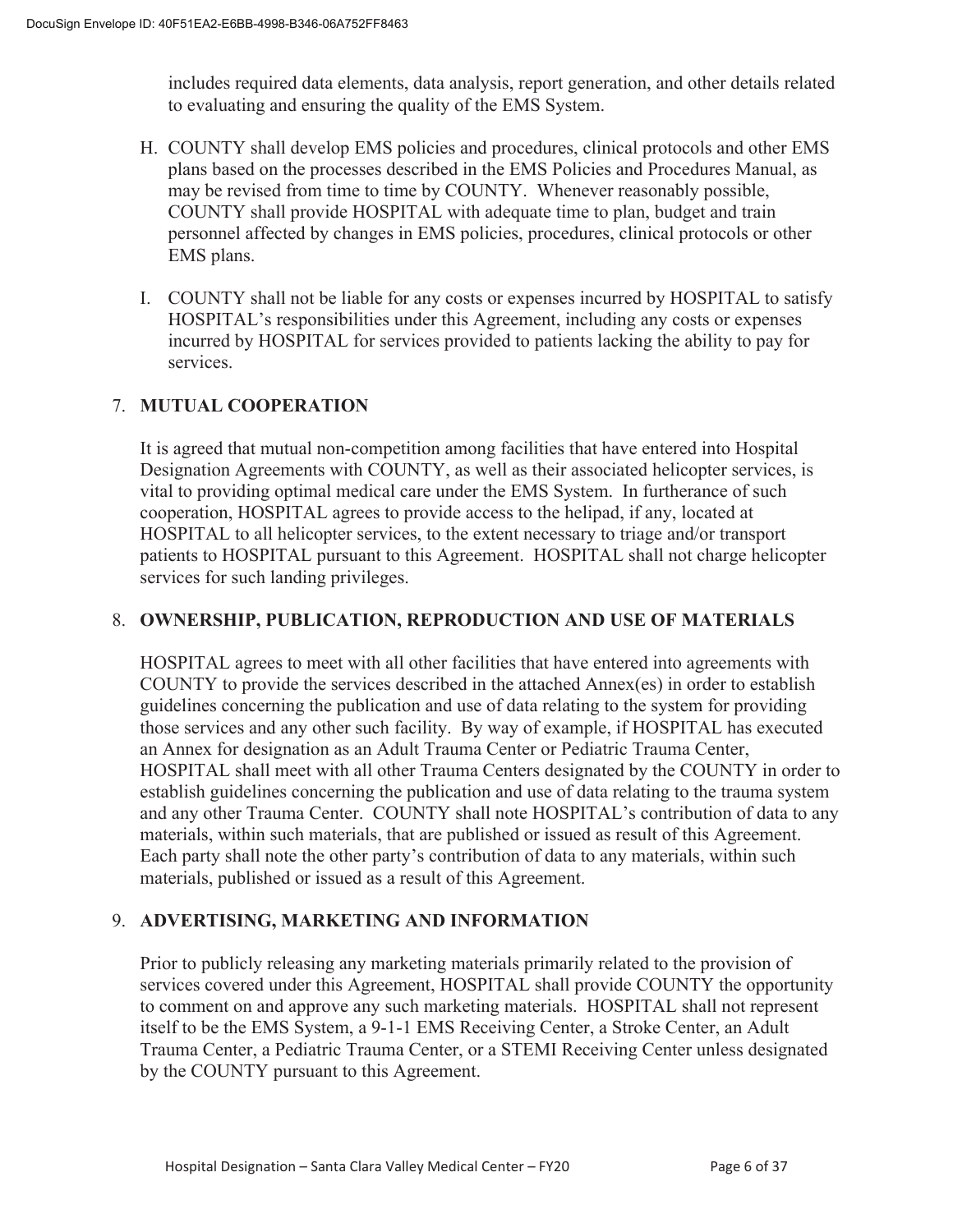#### 10. **PERFORMANCE MONITORING**

The EMS Agency and its authorized representatives shall be entitled to monitor, assess, and evaluate HOSPITAL's performance pursuant to this Agreement. To the extent permitted by law, such monitoring, assessments, or evaluations shall include, but not be limited to, audits, inspection of premises, review of reports, review of patient records, and interviews of HOSPITAL's staff and patients. At any time during normal business hours, as often as the EMS Agency may deem necessary, and to the extent permitted by law, HOSPITAL shall make available to the EMS Agency, upon the EMS Agency's request, all of HOSPITAL's records with respect to all matters covered by this Agreement.

#### 11. **DEBARMENT**

HOSPITAL certifies that (i) employees who provide services hereunder have not been convicted of a criminal offense related to health care and that they are not listed by any federal or state agency as debarred, excluded or otherwise ineligible for participation in federal or state funded health care programs; (ii) HOSPITAL has performed an appropriate screen of these employees prior to making this certification; and (iii) it shall screen all new employees who provide services under this Agreement. HOSPITAL certifies that HOSPITAL has not been convicted of a criminal offense related to health care, nor is HOSPITAL listed by any federal or state agency as debarred, excluded or otherwise ineligible for participation in federal or state funded health care programs. HOSPITAL agrees that if any of its employees providing services under this Agreement are convicted of a crime related to health care or debarred, such employees shall be removed from any responsibility or involvement in the provision of services under this Agreement once the criminal conviction or debarment is final. HOSPITAL shall notify COUNTY of the pendency of such charges or proposed debarment or exclusion against it or against HOSPITAL's employees. HOSPITAL shall indemnify, defend and hold harmless COUNTY for any loss or damage resulting from HOSPITAL's or HOSPITAL's employees' criminal conviction, debarment or exclusion.

#### 12. **CONFLICTS OF INTEREST**

HOSPITAL acknowledges that ambulances shall be directed by EMS Agency policies and procedures. Neither HOSPITAL nor COUNTY shall exert any direct or indirect influence that would cause or contribute to the diversion of an ambulance in violation of EMS Agency policies and procedures. HOSPITAL and COUNTY shall comply with all applicable federal, state, and local conflict of interest laws and regulations.

#### 13. **CONFIDENTIALITY**

The parties agree to maintain the confidentiality of all patient information and records obtained in the course of providing services under this Agreement, in accordance with all applicable federal and state statutes and regulations and local ordinances. Such information shall be divulged only as provided by law. COUNTY agrees that it is a "Health Oversight Agency" under HIPAA and, therefore, a Business Associate Agreement is not necessary. Nothing in this Agreement shall require HOSPITAL to provide or disclose to COUNTY, or anyone else, the following: (a) documents generated solely in anticipation of malpractice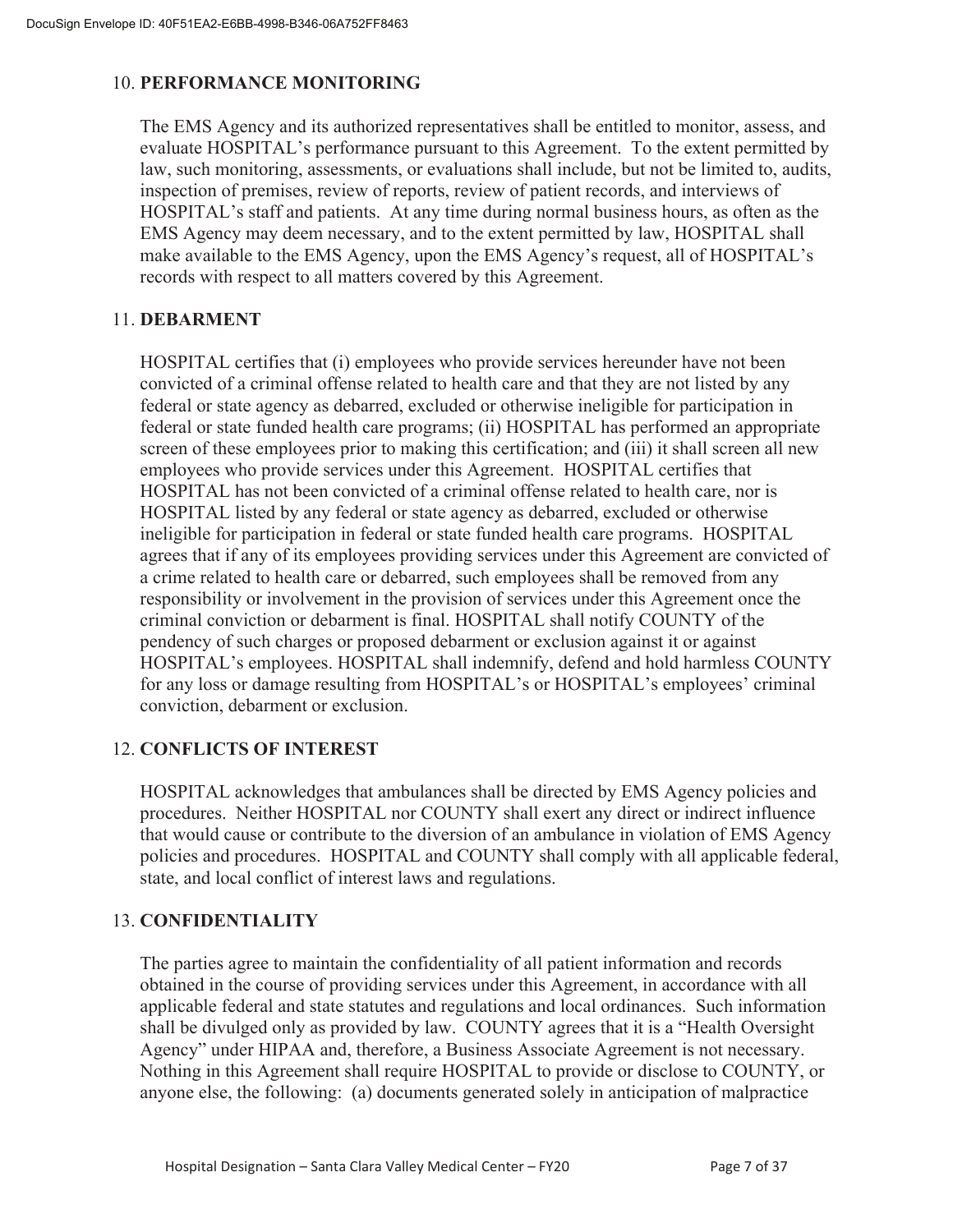litigation, and (b) documents by, or for the use of, any medical staff committee having the responsibility of evaluation and improvement of the quality of care rendered in the hospital.

Nothing in this Agreement shall require HOSPITAL to provide or disclose to COUNTY, or anyone else, the following: (a) documents generated solely in anticipation of malpractice litigation, and (b) documents by, or for the use of, any medical staff committee having the responsibility of evaluation and improvement of the quality of care rendered in the hospital (hereafter, "Medical Staff Committee Documents".) In the event that HOSPITAL in its discretion chooses to share Medical Staff Committee documents or the contents thereof with County, County acknowledges that such documents may be protected under California Evidence Code Section 1157 and agrees to strictly maintain the confidentiality of documents protected under Evidence Code Section 1157.

#### 14. **INDEMNIFICATION AND INSURANCE**

HOSPITAL and COUNTY shall comply with the applicable indemnification and insurance provisions attached as Exhibit A.

#### 15. **DISPUTE RESOLUTION**

- A. HOSPITAL shall identify specific individuals and provide their contact information for those who are authorized to assist the EMS Agency with dispute resolution under this Agreement.
- B. HOSPITAL shall respond to written requests of the EMS Agency for information regarding any perceived dispute within five (5) business days, unless otherwise mutually agreed, following receipt of such request.
- C. HOSPITAL is encouraged to resolve normal day-to-day operational concerns directly with involved parties, such as other EMS System providers and hospitals. If a dispute is not resolved at this level, the HOSPITAL may refer the dispute to the Director of the EMS Agency for further review and action.

#### 16. **TERMINATION**

- A. Termination without Cause. Either party may terminate this Agreement, either in whole or in part, for convenience at any time without penalty or liability by giving 180 days prior written notice specifying the effective date and scope of such termination.
- B. Termination for Cause.
	- (1) In the event of a condition or circumstance constituting Cause for termination, the COUNTY shall have all rights and remedies available at law or in equity under this Agreement, including the right to terminate this Agreement, either in whole or in part.
	- (2) If COUNTY determines that Cause exists for potential termination of this Agreement, either in whole or in part, the COUNTY shall provide reasonable notice to HOSPITAL of the Cause. HOSPITAL shall have up to thirty (30) days to either cure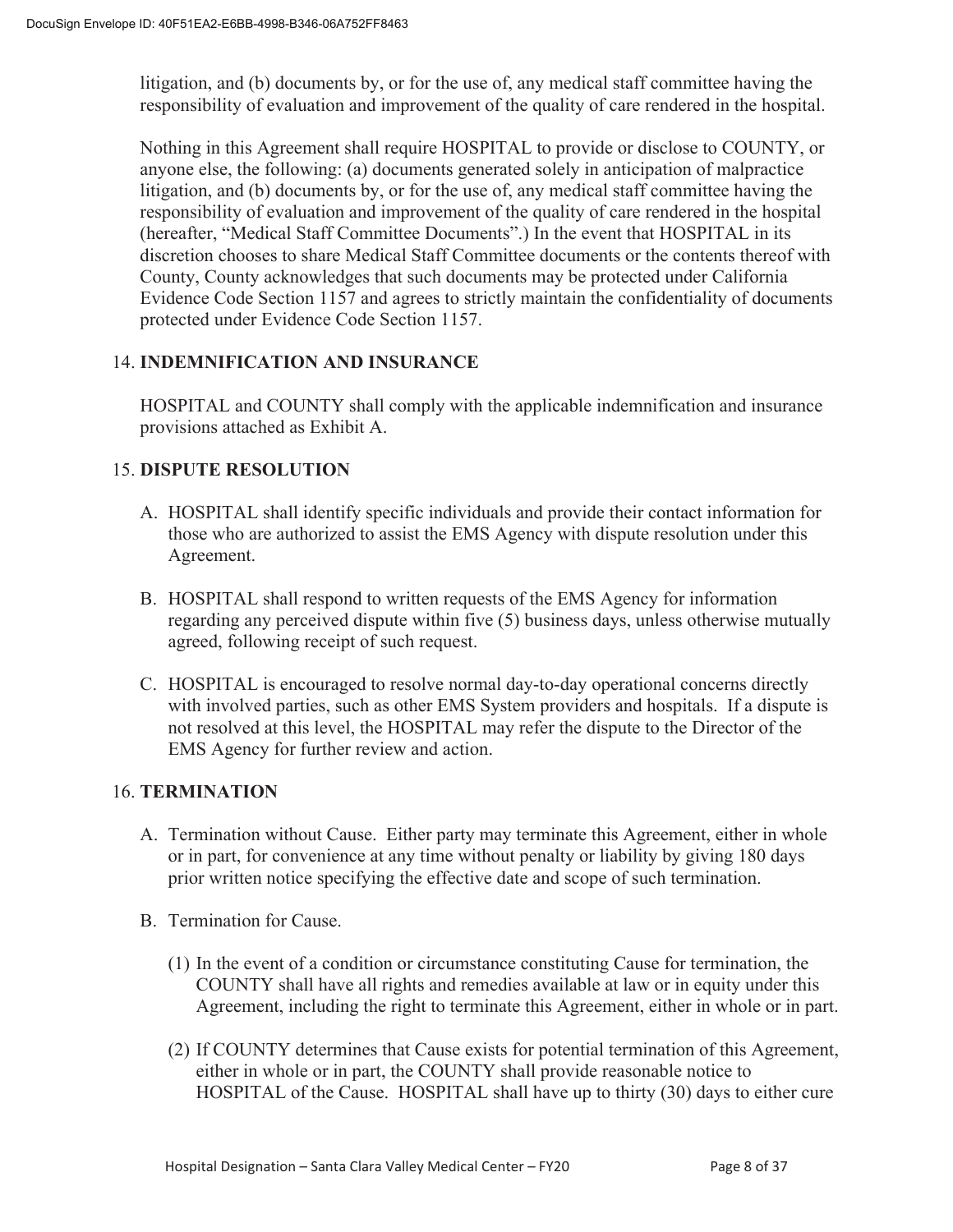the default or provide evidence to the reasonable satisfaction of the COUNTY that Cause for termination does not exist. If HOSPITAL has not cured the default, or if the default cannot be reasonably cured, within the 30 day cure period, COUNTY may, at its option, decide whether to (a) give HOSPITAL additional time to cure while retaining the right to immediately terminate at any point thereafter for cause; or (b) terminate immediately for Cause.

- (3) In the event that the COUNTY determines that the Cause for termination poses a danger to public health or safety, the COUNTY may, in its sole and absolute discretion, decide not to allow HOSPITAL to have a cure period and immediately terminate this Agreement, either in whole or in part, without penalty upon issuing either oral or written notice to HOSPITAL.
- C. Consequences of Termination. In the event of COUNTY's termination of this Agreement, either in whole or in part, the HOSPITAL shall be liable for costs, if any, incurred by the COUNTY because of HOSPITAL's default. HOSPITAL shall promptly reimburse the COUNTY for the full amount of its liability, or, at COUNTY's option, the COUNTY may offset such liability from any payment due to HOSPITAL under any contract with the COUNTY.

#### 17. **BUDGETARY CONTINGENCY**

Performance and/or payment by the COUNTY pursuant to this Agreement is contingent upon the appropriation of sufficient funds by the COUNTY for services covered by this Agreement. If funding is reduced or deleted by the COUNTY for services covered by this Agreement, the COUNTY may, at its option and without penalty or liability, terminate this Agreement or offer an amendment to this Agreement indicating the reduced amount.

#### 18. **ASSIGNMENT AND DELEGATION**

HOSPITAL shall not assign any of its rights or delegate any of its duties under this Agreement, either in whole or in part, without the prior written consent of COUNTY. No Assignment or Delegation shall release HOSPITAL from any of its obligations or alter any of its obligations to be performed under the Agreement. This provision shall not be applicable to services agreements or contracts or similar arrangements usually and customarily entered into by medical facilities to obtain or arrange for professional medical services, administrative support, equipment, supplies or technical support.

#### 19. **COMPLIANCE WITH ALL LAWS, INCLUDING NONDISCRIMINATION, EQUALOPPORTUNITY AND WAGE THEFT PREVENTION**

(1) Compliance with All Laws. Contractor shall comply with all applicable Federal, State, and local laws, regulations, rules, and policies (collectively, "Laws"), including but not limited to the non-discrimination, equal opportunity, and wage and hour Laws referenced in the paragraphs below.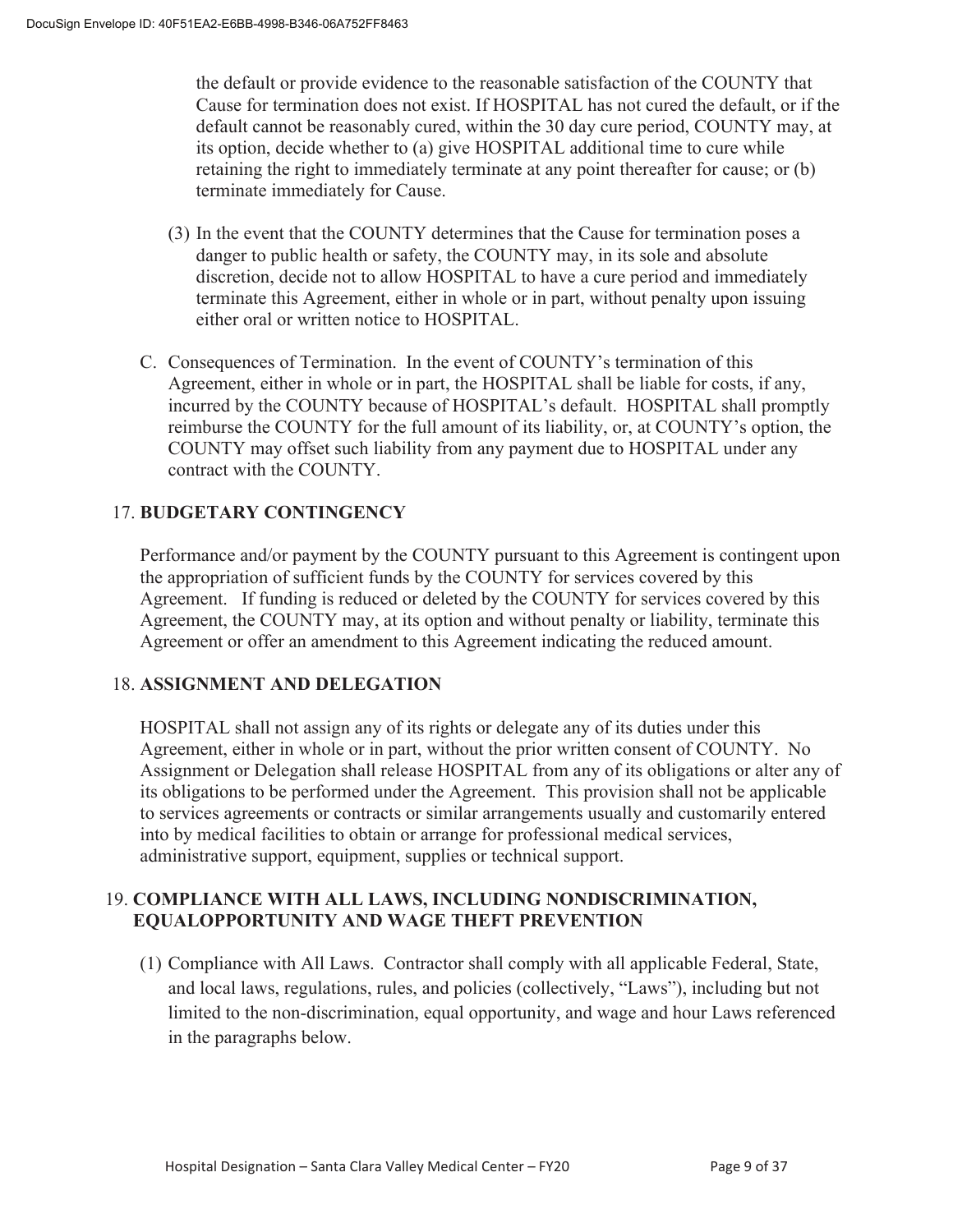- (2) Compliance with Non-Discrimination and Equal Opportunity Laws: Contractor shall comply with all applicable Laws concerning nondiscrimination and equal opportunity in employment and contracting, including but not limited to the following: Santa Clara County's policies for contractors on nondiscrimination and equal opportunity; Title VII of the Civil Rights Act of 1964 as amended; Americans with Disabilities Act of 1990; the Age Discrimination in Employment Act of 1967; the Rehabilitation Act of 1973 (Sections 503 and 504); the Equal Pay Act of 1963; California Fair Employment and Housing Act (Gov. Code § 12900 et seq.); California Labor Code sections 1101, 1102, and 1197.5; and the Genetic Information Nondiscrimination Act of 2008. In addition to the foregoing, Contractor shall not discriminate against any subcontractor, employee, or applicant for employment because of age, race, color, national origin, ancestry, religion, sex, gender identity, gender expression, sexual orientation, mental disability, physical disability, medical condition, political belief, organizational affiliation, or marital status in the recruitment, selection for training (including but not limited to apprenticeship), hiring, employment, assignment, promotion, layoff, rates of pay or other forms of compensation. Nor shall Contractor discriminate in the provision of services provided under this contract because of age, race, color, national origin, ancestry, religion, sex, gender identity, gender expression, sexual orientation, mental disability, physical disability, medical condition, political beliefs, organizational affiliations, or marital status.
- (3) Compliance with Wage and Hour Laws: Contractor shall comply with all applicable wage and hour Laws, which may include but are not limited to, the Federal Fair Labor Standards Act, the California Labor Code, and, if applicable, any local minimum wage, prevailing wage, or living wage Laws.
- (4) Definitions: For purposes of this section, the following definitions shall apply. A "Final Judgment" shall mean a judgment, decision, determination, or order (a) which is issued by a court of law, an investigatory government agency authorized by law to enforce an applicable Law, an arbiter, or arbitration panel and (b) for which all appeals have been exhausted or the time period to appeal has expired. For pay equity Laws, relevant investigatory government agencies include the federal Equal Employment Opportunity Commission, the California Division of Labor Standards Enforcement, and the California Department of Fair Employment and Housing. Violation of a pay equity Law shall mean unlawful discrimination in compensation on the basis of an individual's sex, gender, gender identity, gender expression, sexual orientation, race, color, ethnicity, or national origin under Title VII of the Civil Rights Act of 1964 as amended, the Equal Pay Act of 1963, California Fair Employment and Housing Act, or California Labor Code section 1197.5, as applicable. For wage and hour Laws, relevant investigatory government agencies include the federal Department of Labor, the California Division of Labor Standards Enforcement, and the City of San Jose's Office of Equality Assurance.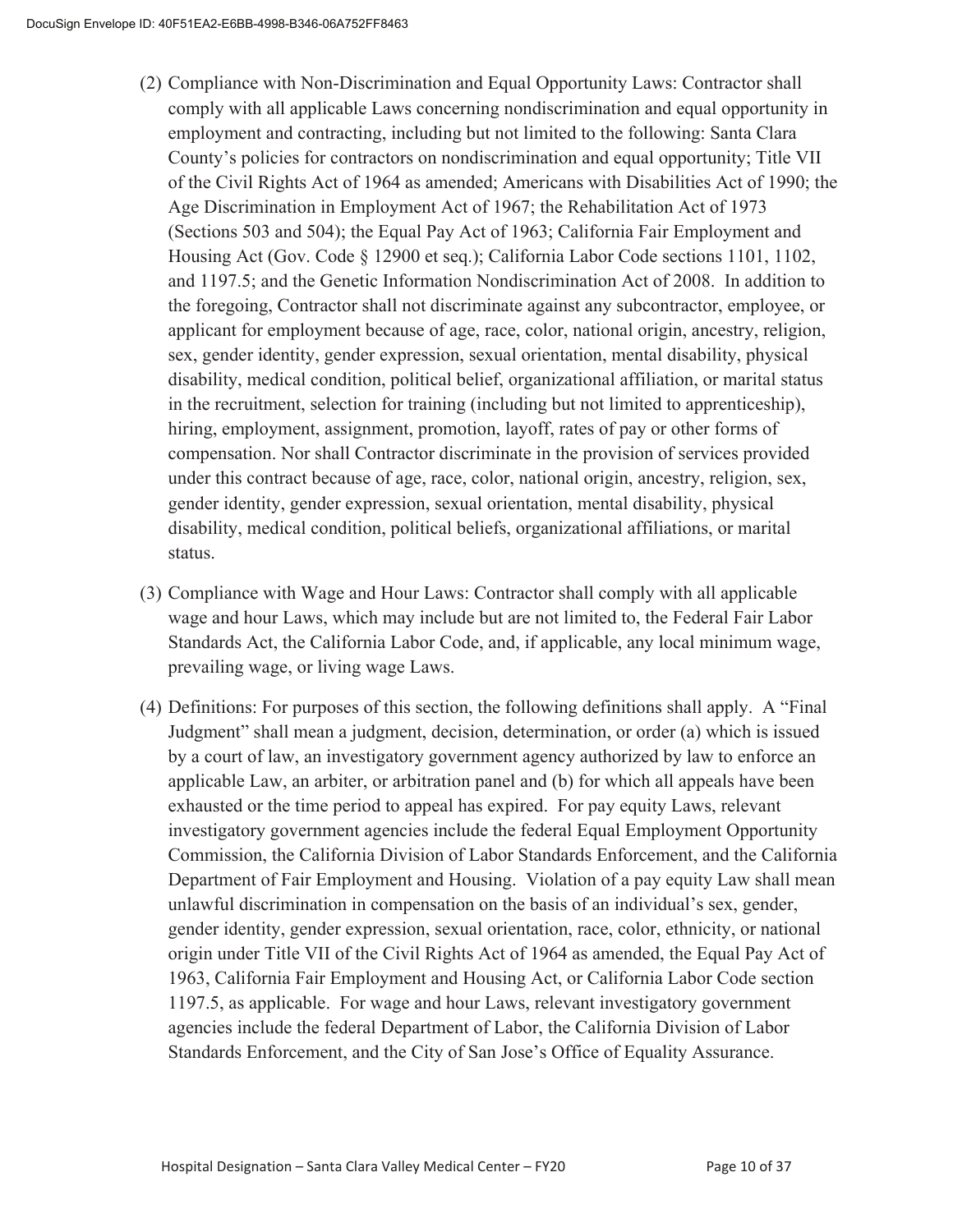- (5) Prior Judgments, Decisions or Orders against Contractor: By signing this Agreement, Contractor affirms that it has disclosed any final judgments that (A) were issued in the five years prior to executing this Agreement by a court, an investigatory government agency, arbiter, or arbitration panel and (B) found that Contractor violated an applicable wage and hour law or pay equity law. Contractor further affirms that it has satisfied and complied with – or has reached Agreement with the County regarding the manner in which it will satisfy – any such final judgments.
- (6) Violations of Wage and Hour Laws or Pay Equity Laws During Term of Contract: If at any time during the term of this Agreement, Contractor receives a Final Judgment rendered against it for violation of an applicable wage and hour Law or pay equity Law, then Contractor shall promptly satisfy and comply with any such Final Judgment. Contractor shall inform the Office of the County Executive-Office of Countywide Contracting Management (OCCM) of any relevant Final Judgment against it within 30 days of the Final Judgment becoming final or of learning of the Final Judgment, whichever is later. Contractor shall also provide any documentary evidence of compliance with the Final Judgment within 5 days of satisfying the Final Judgment. Any notice required by this paragraph shall be addressed to the Office of the County Executive-OCCM at 70 W. Hedding Street, East Wing, 11th Floor, San José, CA 95110. Notice provisions in this paragraph are separate from any other notice provisions in this Agreement and, accordingly, only notice provided to the Office of the County Executive-OCCM satisfies the notice requirements in this paragraph.
- (7) Access to Records Concerning Compliance with Pay Equity Laws: In addition to and notwithstanding any other provision of this Agreement concerning access to Contractor's records, Contractor shall permit the County and/or its authorized representatives to audit and review records related to compliance with applicable pay equity Laws. Upon the County's request, Contractor shall provide the County with access to any and all facilities and records, including but not limited to financial and employee records, that are related to the purpose of this Section, except where prohibited by federal or state laws, regulations or rules. County's access to such records and facilities shall be permitted at any time during Contractor's normal business hours upon no less than 10 business days' advance notice.
- (8) Pay Equity Notification: Contractor shall (1) at least once in the first year of this Agreement and annually thereafter, provide each of its employees working in California and each person applying to Contractor for a job in California

(collectively, "Employees and Job Applicants") with an electronic or paper copy of all applicable pay equity Laws or (2) throughout the term of this Agreement, continuously post an electronic copy of all applicable pay equity Laws in conspicuous places accessible to all of Contractor's Employees and Job Applicants.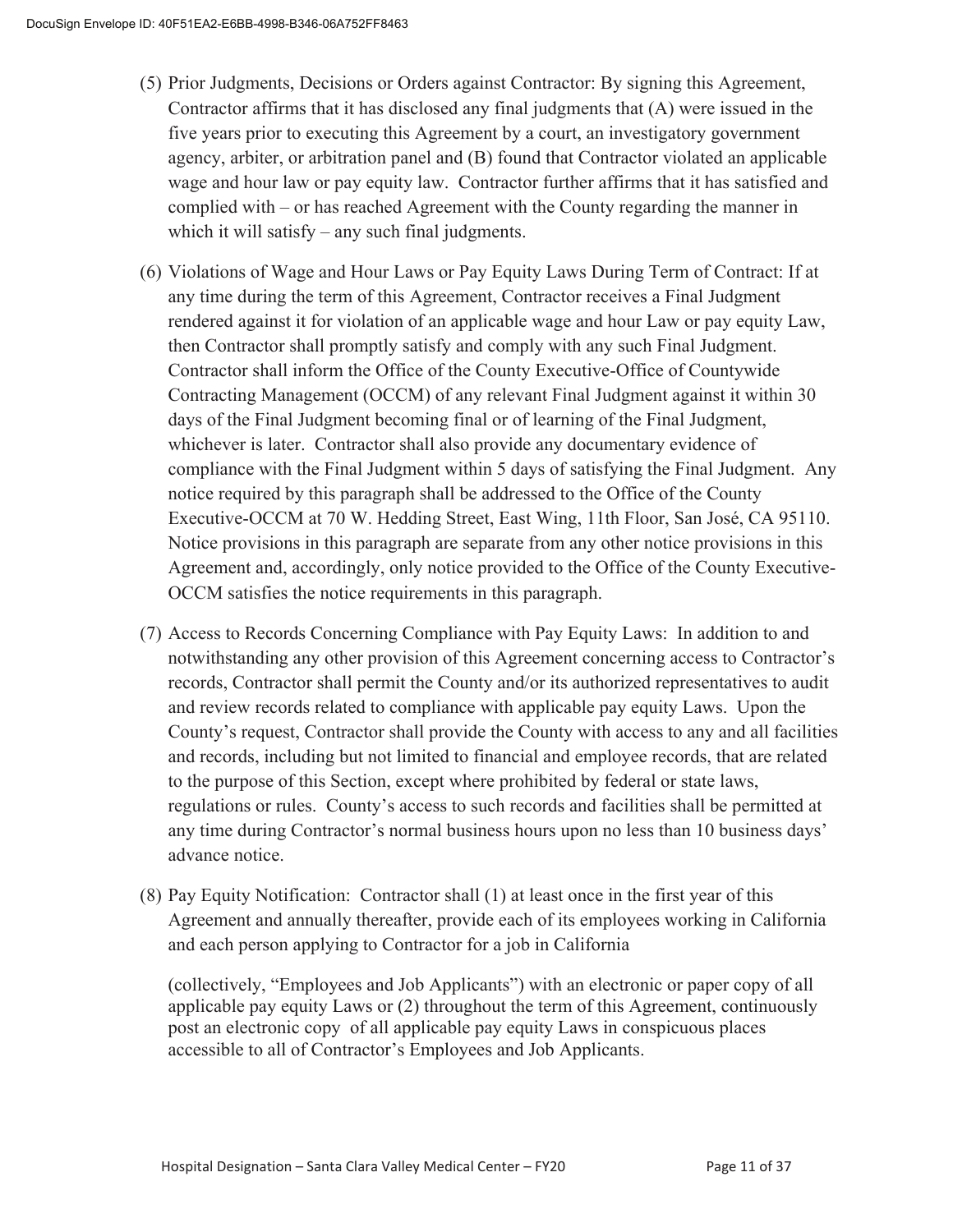- (9) Material Breach: Failure to comply with any part of this Section shall constitute a material breach of this Agreement. In the event of such a breach, the County may, in its discretion, exercise any or all remedies available under this Agreement and at law. County may, among other things, take any or all of the following actions:
	- (i) Suspend or terminate any or all parts of this Agreement.
	- (ii) Withhold payment to Contractor until full satisfaction of a Final Judgment concerning violation of an applicable wage and hour Law or pay equity Law.
	- (iii) Offer Contractor an opportunity to cure the breach.

(10) Subcontractors: Contractor shall impose all of the requirements set forth in this Section on any subcontractors permitted to perform work under this Agreement. This includes ensuring that any subcontractor receiving a Final Judgment for violation of an applicable Law promptly satisfies and complies with such Final Judgment.

#### 20. **ENTIRE AGREEMENT**

 This Agreement contains the entire agreement between the parties relating to the rights granted and the obligations assumed by the parties with respect to the subject matter hereof. This Agreement supersedes all prior and contemporaneous agreements, either oral or in writing, with respect to the subject matter hereof.

#### 21. **NO THIRD PARTY RIGHTS**

No provision in this Agreement shall be construed to confer any rights to any third person or entity.

#### 22. **INDEPENDENT PROVIDER STATUS**

This Agreement is not intended, and shall not be construed, to create the relationship of agent, servant, employee, partnership, joint venture, or association, between either party to this Agreement. HOSPITAL understands and agrees that all HOSPITAL employees rendering prehospital emergency medical care services under this Agreement are, for purposes of Workers' Compensation liability, employees solely of the HOSPITAL and not of COUNTY.

#### 23. **SEVERABILITY**

Should any part of this Agreement be held to be invalid, illegal, or unenforceable in any respect, such invalidity, illegality, or unenforceability shall not affect the validity of the remainder of the contract which shall continue in full force and effect, provided that such remainder can, absent the excised portion, be reasonably interpreted to give the effect to the intentions of the parties.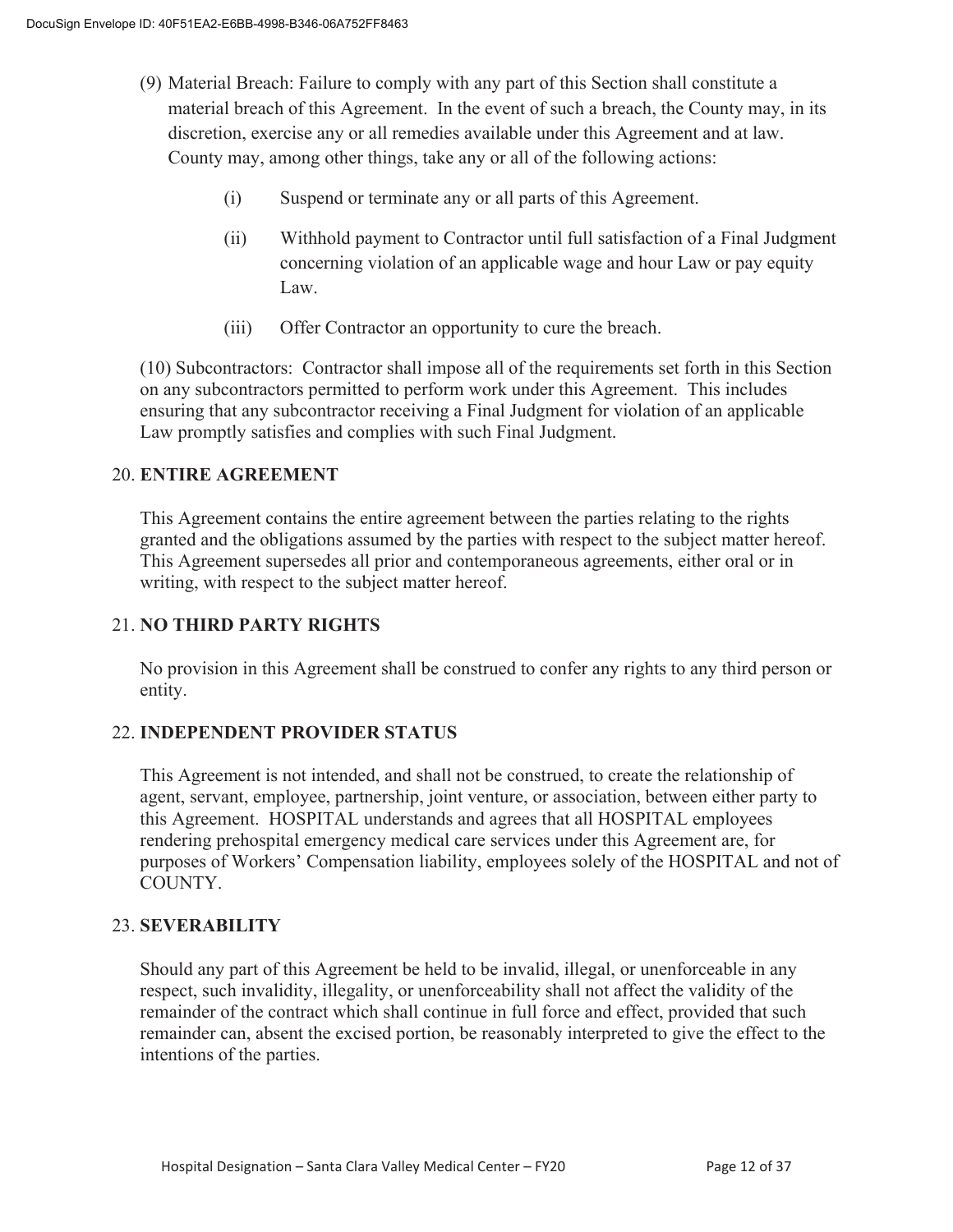#### 24. **GOVERNING LAW; VENUE**

This Agreement has been executed and delivered in, and shall be construed and enforced in accordance with, the laws of the State of California. Proper venue for legal action regarding this Agreement shall be in the County of Santa Clara.

#### 25. **WAIVER**

No delay or failure to require performance of any provision of this Agreement shall constitute a waiver of that provision as to that or any other instance. Any waiver granted by a party must be in writing and shall apply to the specific instance expressly stated.

#### 26. **NOTICES**

Any and all notices required, permitted, or desired to be given hereunder by one party to the other shall be in writing and shall be delivered to the other party personally or by United States mail, certified or registered, postage prepaid, return receipt requested, to the parties at the following addresses and to the attention of the person named.

The EMS Agency Director shall have the authority to issue all notices which are required or permitted by COUNTY hereunder. Addresses and persons to be notified may be changed by one party by giving at least ten (10) calendar days prior written notice thereof to the other.

Notices to COUNTY shall be addressed as follows:

EMS Agency Director County of Santa Clara Emergency Medical Services Agency 700 Empey Way San Jose, CA 95128

Notices to HOSPITAL shall be addressed as follows:

Paul E. Lorenz Chief Executive Officer 751 South Bascom Ave San Jose, CA 95128

#### 27. **COUNTY NO-SMOKING POLICY**

HOSPITAL and its employees, agents and subcontractors, shall comply with the COUNTY's No-Smoking Policy, as set forth in the Board of Supervisors Policy Manual section 3.47 (as amended from time to time), which prohibits smoking: (1) at the Santa Clara Valley Medical Center Campus and all COUNTY-owned and operated health facilities, (2) within 30 feet surrounding COUNTY-owned buildings and leased buildings where the COUNTY is the sole occupant, and (3) in all COUNTY vehicles.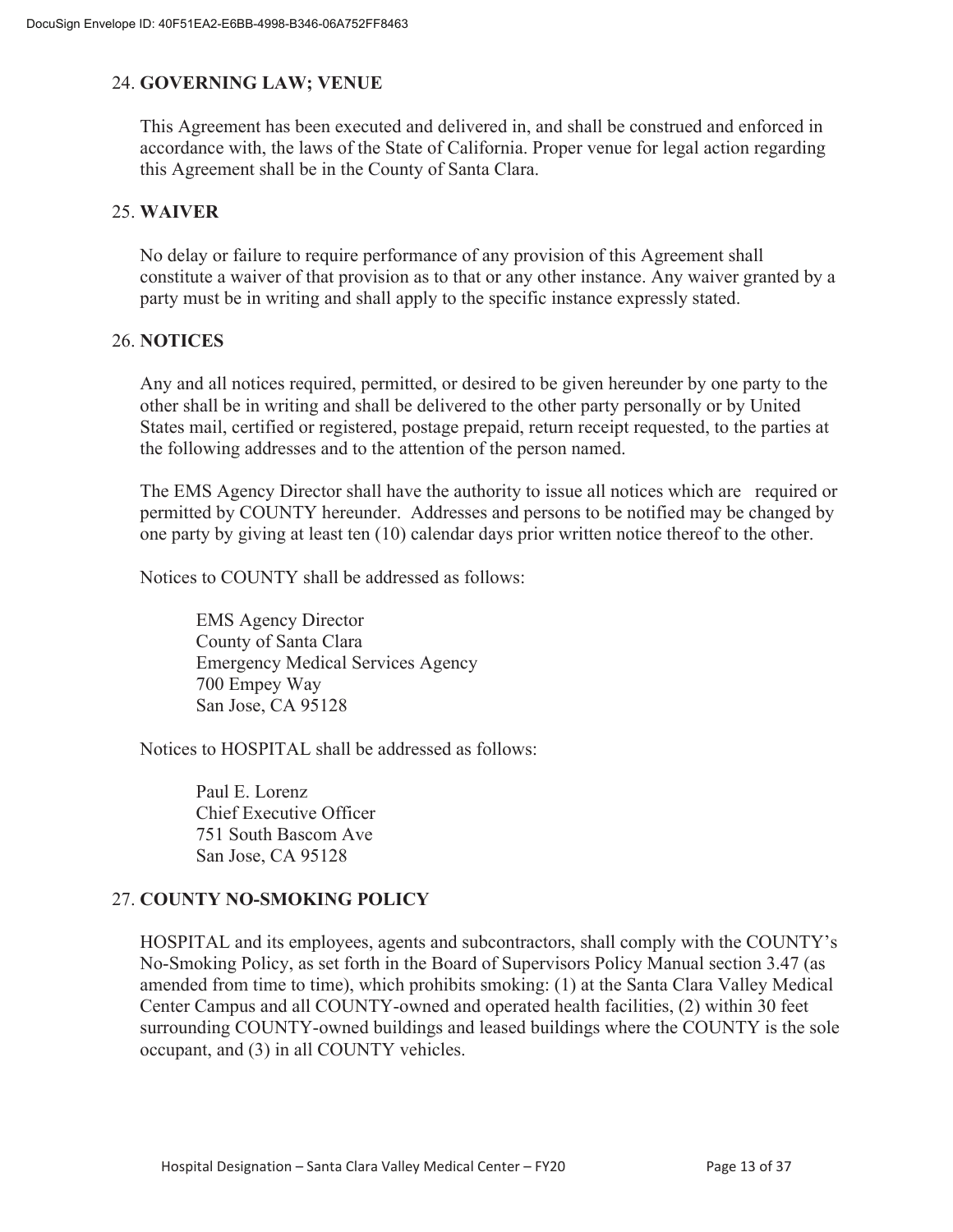#### 28. **COUNTERPARTS**

This Agreement may be executed in one or more counterparts, each of which shall be considered an original, but all of which together shall constitute one and the same instrument.

IN WITNESS WHEREOF, this Agreement is entered into by the parties.

1/30/2020

 $\left[ \begin{array}{ccc} \text{MUCM} & \text{MUCM} \end{array} \right]$ **Theresa G. Therilus Date** Date Paul E. Lorenz Date Date **Paul E. Lorenz Date** Interim Director of Procurement Chief Executive Officer

# **Approved BY:**

 $\frac{1}{222220}$ 1/22/2020

**Jackie Lowther, RN, Director Date** Emergency Medical Services Agency

## **Approved BY:**<br> **C**Docusigned by:

 $T/24/2020$ **Rene G. Santiago Date**  Deputy County Executive County of Santa Clara Health System 1/24/2020

# **Approved BY:**<br>—DocuSigned by:

  $J$ our Lookiniam  $1/23/2020$ 1/23/2020

**John Cookinham Date** Chief Financial Officer County of Santa Clara Health System

#### **APPROVED AS TO FORM AND LEGALITY BY:**

| <b>DOUGHLAIR</b><br>Wesley Dodd | 1/22/2020 |
|---------------------------------|-----------|
| Wesley Dodd                     | Date      |

Deputy County Counsel

#### Attachments

| Exhibit A: | Indemnification and Insurance               |
|------------|---------------------------------------------|
| Annex A:   | Designation as a 9-1-1 EMS Receiving Center |
| Annex B:   | Designation as a Stroke Center              |
| Annex C:   | Designation as a STEMI Receiving Center     |
| Annex D:   | Designation as a Trauma Center              |

# $\begin{array}{c}\n\text{Docusigned by:} \\
\text{Docusigned by:}\n\end{array}\n\begin{array}{c}\n\text{HOSPITAL} \\
\text{Docusigned by:}\n\end{array}$

1/17/2020

Procurement Department New Santa Clara Valley Medical Center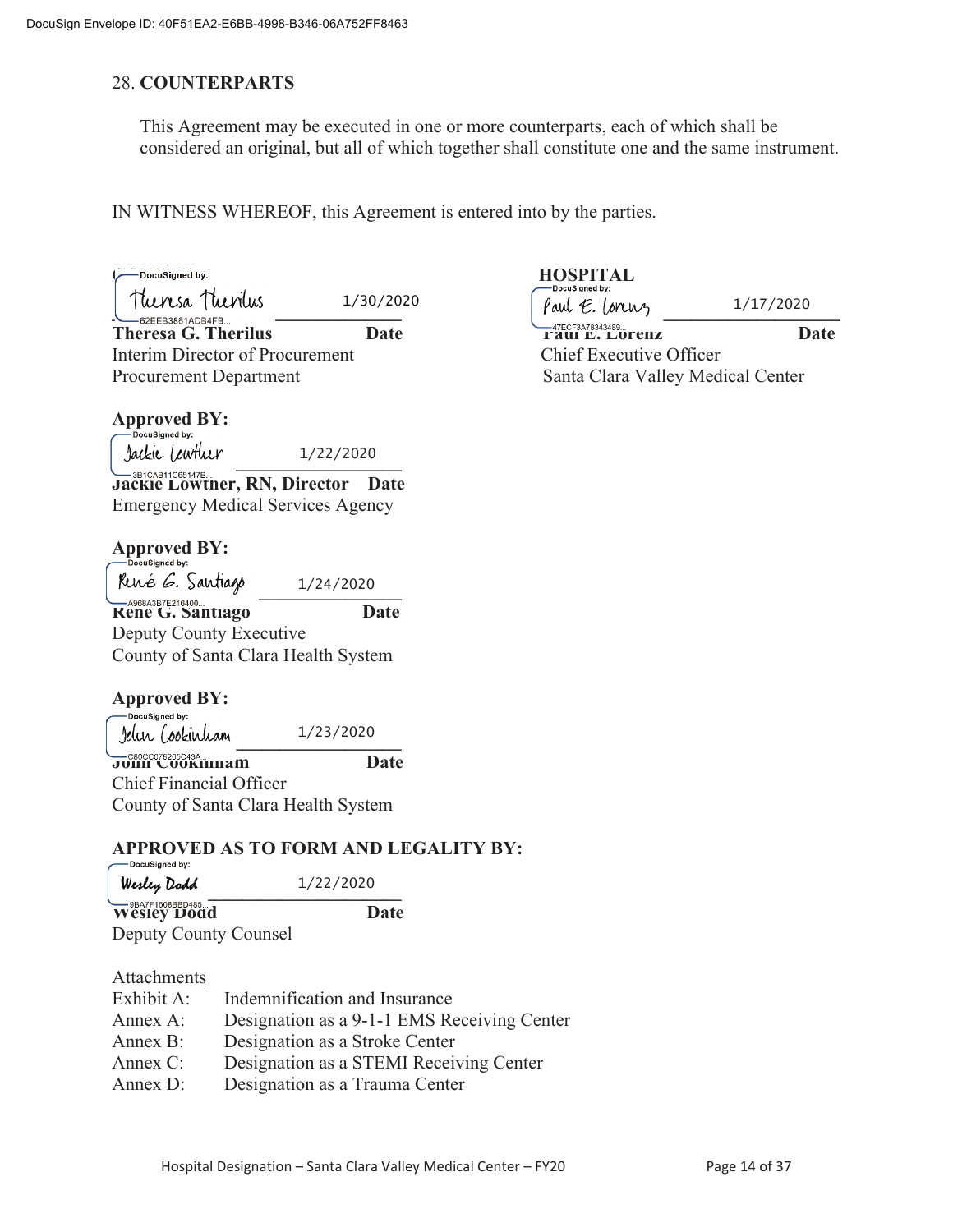#### **EXIHBIT A Indemnification and Insurance**  (modified 12/2019)

#### Indemnity

Each of the parties shall indemnify, defend, and hold the other party, their officers, board members, employees and agents, harmless from any claim, expense or cost, damage or liability imposed for injury occurring by reason of the negligent acts or omissions or willful misconduct of the indemnifying party, its officers, board members, employees or agents, under or in connection with or arising out of any work, authority or services provided by such party under this Agreement.

#### Insurance

Without limiting the Contractor's indemnification of the County, the Contractor shall provide and maintain at its own expense, during the term of this Agreement, or as may be further required herein, the following insurance coverages and provisions:

#### A. Evidence of Coverage

 Prior to commencement of this Agreement, the Contractor shall provide a Certificate of Insurance certifying that coverage as required herein has been obtained. Individual endorsements executed by the insurance carrier shall accompany the certificate. In addition, a certified copy of the policy or policies shall be provided by the Contractor upon request.

 This verification of coverage shall be sent to the requesting County department, unless otherwise directed. The Contractor shall not receive a Notice to Proceed with the work under the Agreement until it has obtained all insurance required and such insurance has been approved by the County. This approval of insurance shall neither relieve nor decrease the liability of the Contractor.

#### B. Qualifying Insurers

 All coverages, except surety, shall be issued by companies which hold a current policy holder's alphabetic and financial size category rating of not less than A- V, according to the current Best's Key Rating Guide or a company of equal financial stability that is approved by the County's Insurance Manager.

#### C. Notice of Cancellation

All coverage as required herein shall not be canceled or changed so as to no longer meet the specified County insurance requirements without 30 days' prior written notice of such cancellation or change being delivered to the County of Santa Clara or their designated agent.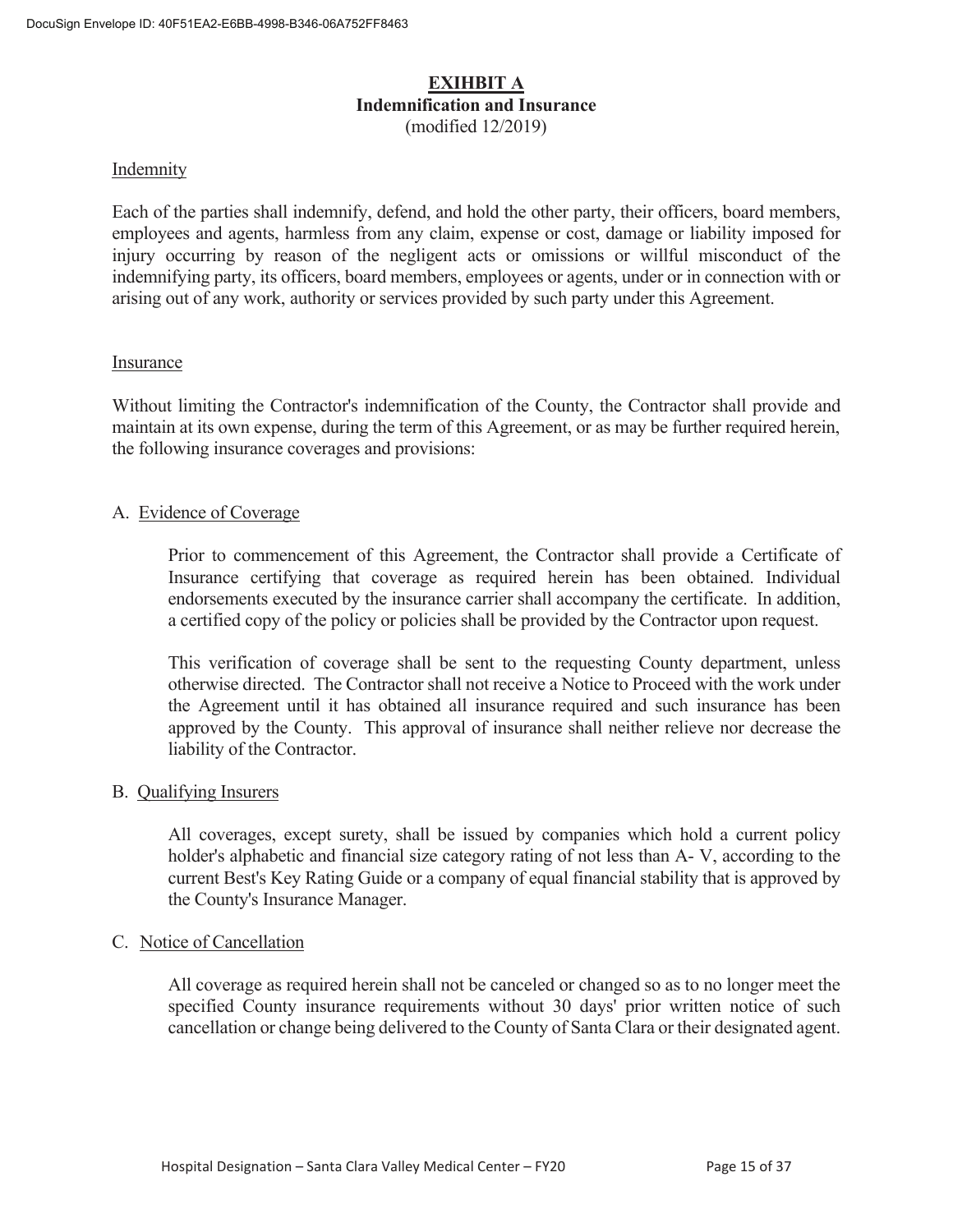#### D. Insurance Required

- 1. Commercial General Liability Insurance for bodily injury (including death) and property damage which provides limits as follows:
	- a. Each occurrence \$5,000,000
	- b. General aggregate \$5,000,000
	- c. Personal Injury \$5,000,000
	- d. Products/Completed Operations aggregate \$5,000,000
- 2. General liability coverage shall include:
	- a. Premises and Operations
	- b. Personal Injury liability
	- c. Products/Completed
	- d. Contractual liability, expressly including liability assumed under this Agreement
	- e. Severability of interest
- 3. General liability coverage shall include the following endorsement, a copy of which shall be provided to the County:

#### **Additional Insured Endorsement,** which shall read:

 "County of Santa Clara, and members of the Board of Supervisors of the County of Santa Clara, and the officers, agents, and employees of the County of Santa Clara, individually and collectively, as additional insureds."

 Insurance afforded by the additional insured endorsement shall apply as primary insurance, and other insurance maintained by the County of Santa Clara, its officers, agents, and employees shall be excess only and not contributing with insurance provided under this policy. Public Entities may also be added to the additional insured endorsement as applicable and the contractor shall be notified by the contracting department of these requirements.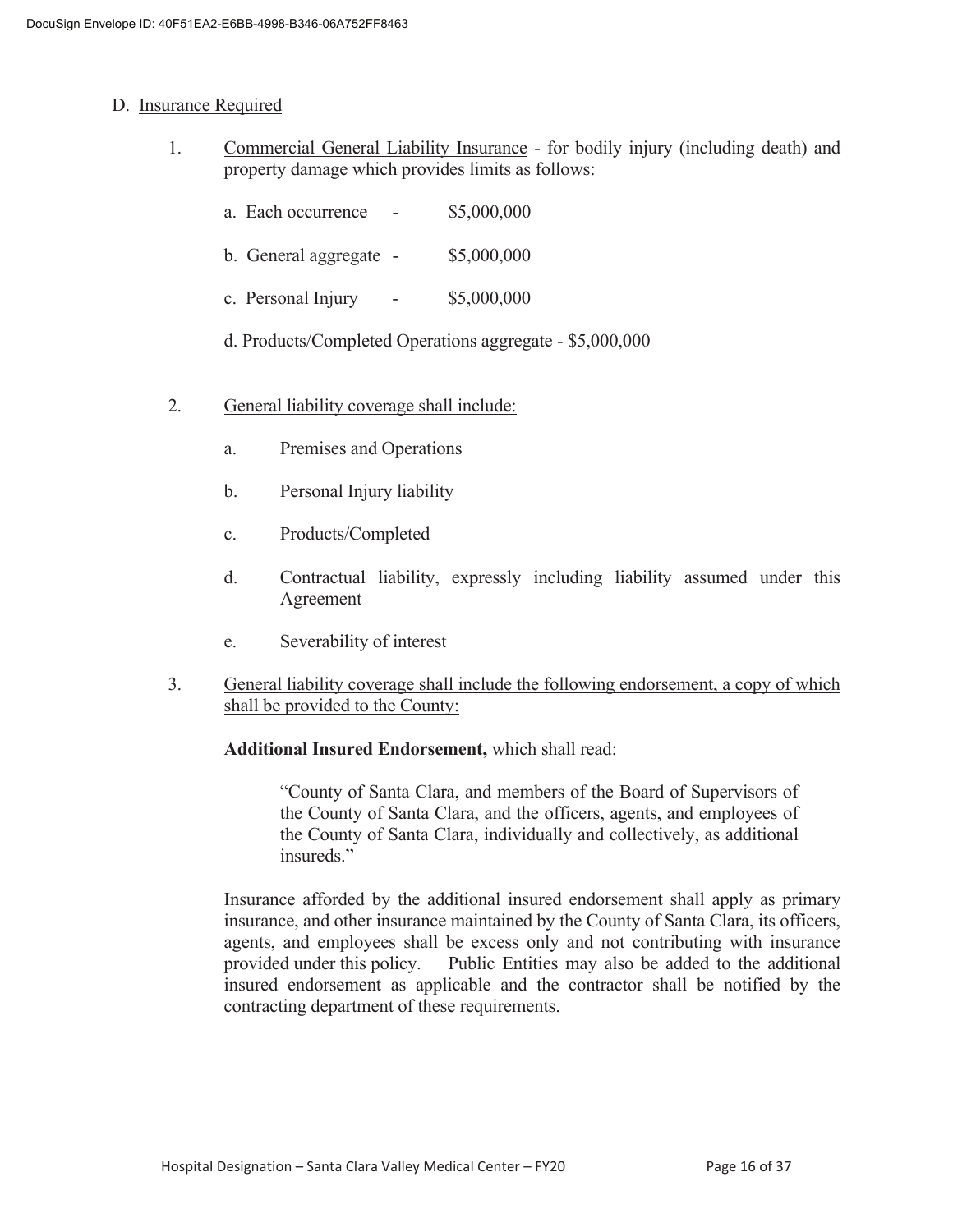#### 4. Automobile Liability Insurance

 For bodily injury (including death) and property damage which provides total limits of not less than one million dollars (\$1,000,000) combined single limit per occurrence applicable to owned, non-owned and hired vehicles.

- 5. Workers' Compensation and Employer's Liability Insurance
	- a. Statutory California Workers' Compensation coverage including broad form all-states coverage.
	- b. Employer's Liability coverage for not less than one million dollars (\$1,000,000) per occurrence.
- 6. Medical Malpractice Liability Insurance
	- a. Coverage shall be in an amount of not less than five million dollars (\$5,000,000) per occurrence and ten million dollars (\$10,000,000) aggregate.
	- b. If coverage contains a deductible or self-retention, it shall not be greater than fifty thousand dollars (\$50,000) per occurrence/event.
	- c. Coverage as required herein shall be maintained for a minimum of two years following termination or completion of this Agreement.
- 7. Claims Made Coverage

 If coverage is written on a claims made basis, the Certificate of Insurance shall clearly state so. In addition to coverage requirements above, such policy shall provide that:

- a. Policy retroactive date coincides with or precedes the Contractor's start of work (including subsequent policies purchased as renewals or replacements).
- b. Policy allows for reporting of circumstances or incidents that might give rise to future claims.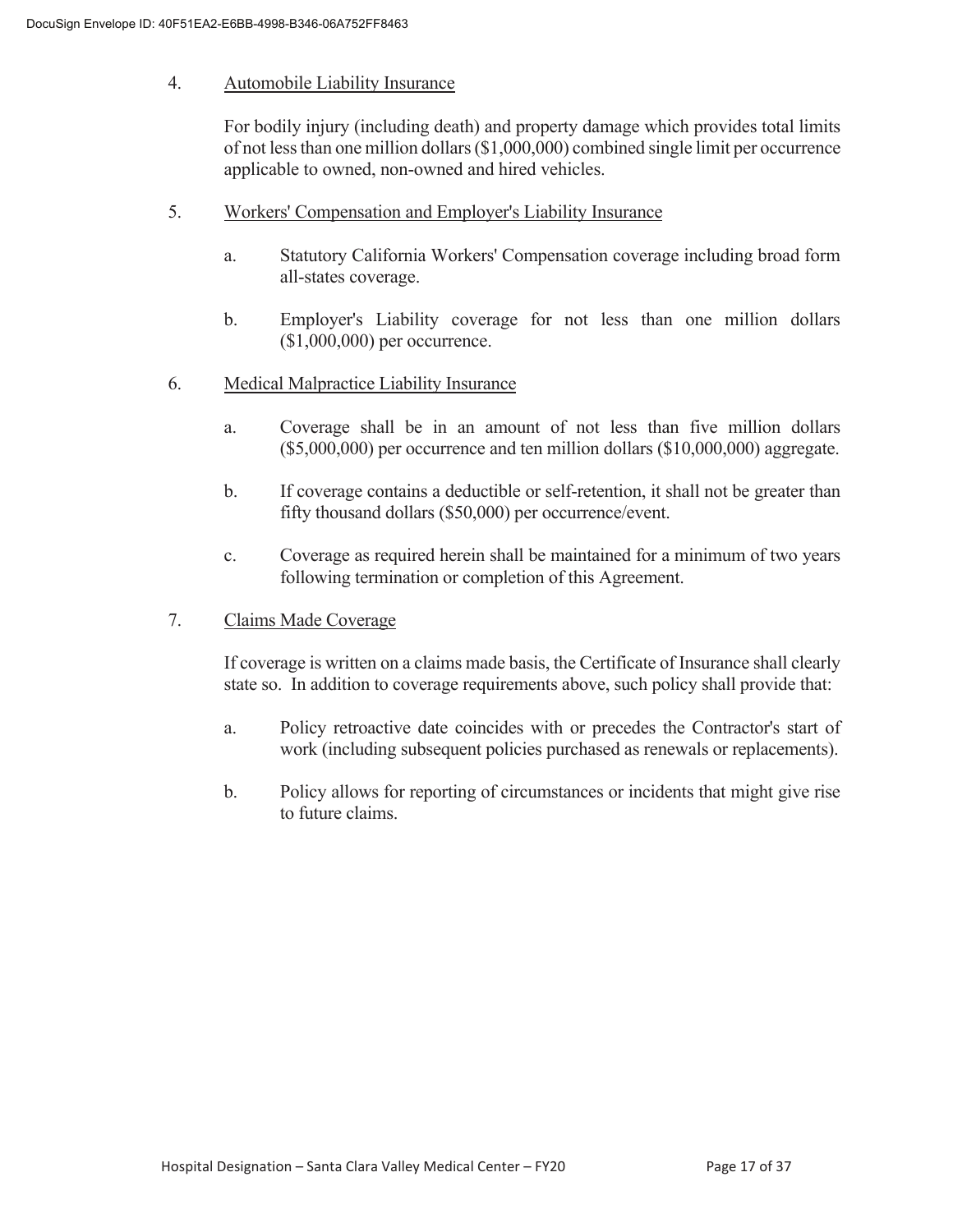#### E. Special Provisions

The following provisions shall apply to this Agreement:

- 1. The foregoing requirements as to the types and limits of insurance coverage to be maintained by the Contractor and any approval of said insurance by the County or its insurance consultant(s) are not intended to and shall not in any manner limit or qualify the liabilities and obligations otherwise assumed by the Contractor pursuant to this Agreement, including but not limited to the provisions concerning indemnification.
- 2. The County acknowledges that some insurance requirements contained in this Agreement may be fulfilled by self-insurance on the part of the Contractor. However, this shall not in any way limit liabilities assumed by the Contractor under this Agreement. Any self-insurance shall be approved in writing by the County upon satisfactory evidence of financial capacity. Contractor's obligation hereunder may be satisfied in whole or in part by adequately funded self-insurance programs or selfinsurance retentions.
- 3. Should any of the work under this Agreement be sublet, the Contractor shall require each of its subcontractors of any tier to carry the aforementioned coverages, or Contractor may insure subcontractors under its own policies.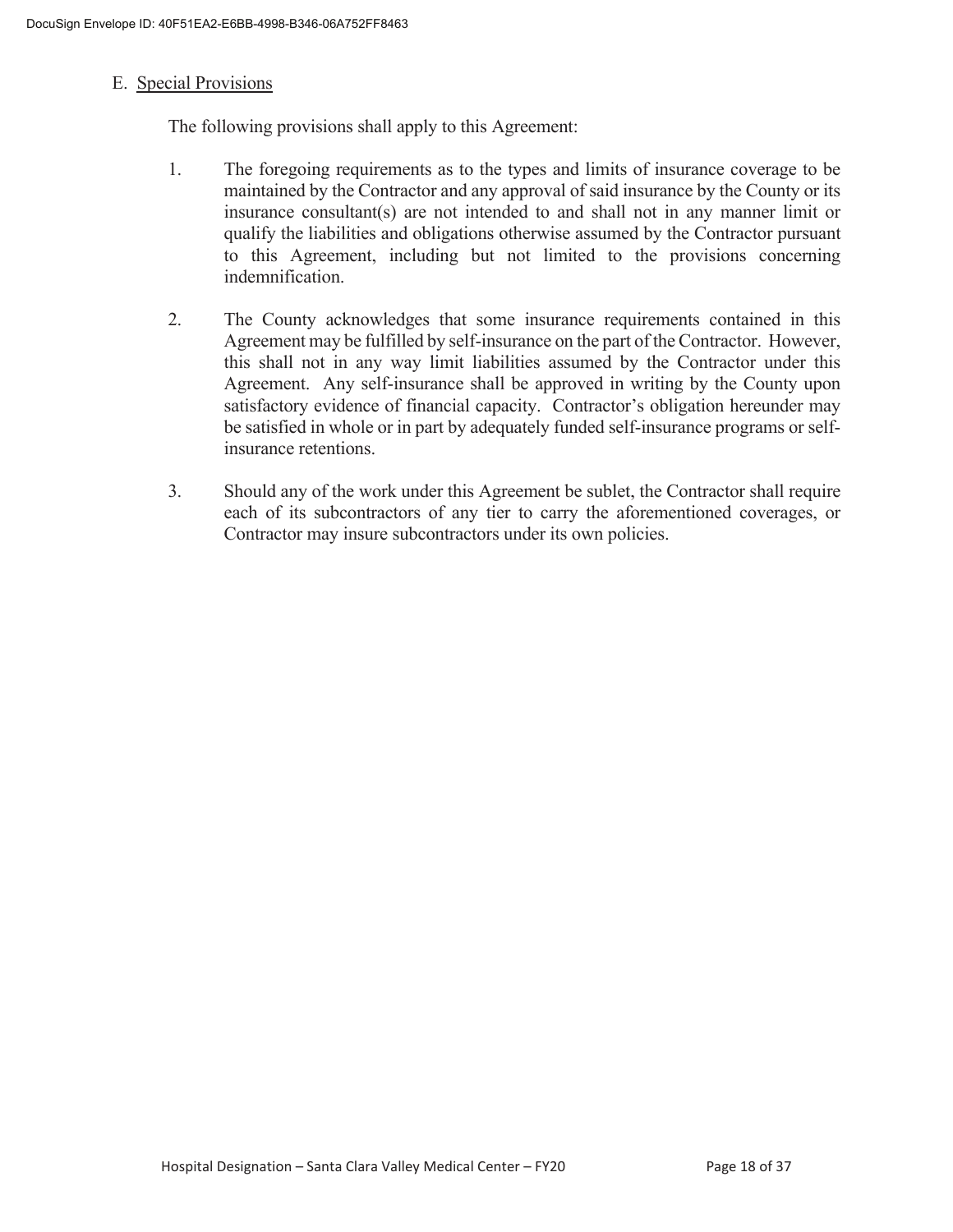### **ANNEX A**

#### **DESIGNATION OF HOSPITAL AS A 9-1-1 EMS RECEIVING CENTER**

#### 1. **DESIGNATION AS A 9-1-1 EMS RECEIVING CENTER**

Subject to the terms and conditions of this Annex and the Hospital Designation Agreement entered into by and between the parties, COUNTY hereby designates HOSPITAL as a 9-1-1 EMS Receiving Center, and HOSPITAL hereby accepts such designation.

#### 2. **OBLIGATIONS OF HOSPITAL**

- A. HOSPITAL shall provide acute, emergency care to any patient that comes to the emergency department of HOPSITAL by ambulance as the result of a 9-1-1 call to the COUNTY's EMS system ("9-1-1 EMS patients"). HOSPITAL shall provide such care regardless of the patient's ability to pay physician and/or hospital fees. For the purpose of this Annex, the phrase "comes to the emergency department" shall have the same meaning as set forth in the Emergency Medical Treatment and Active Labor Act (42 U.S.C § 1395dd) and the regulations promulgated thereunder (EMTALA).
- B. HOSPITAL shall provide the EMS Agency, on a regular and ongoing basis and upon request, with documents that demonstrate HOSPITAL's compliance with EMS Agency policies and procedures and 9-1-1 EMS Receiving Center standards contained in this Annex.
- D. HOSPITAL agrees to use EMSystem (EMResource) or other COUNTY-approved hospital status and alerting system to manage hospital bypass and receive alerts from the Santa Clara County Emergency Medical Services System ("EMS System") at HOSPITAL's cost. COUNTY shall seek grant funding opportunities to fund this hospital status and alerting system.
- E. HOSPITAL shall be responsible for the cost of programming, maintaining, and replacing radio equipment used by the HOSPITAL to access the COUNTY EMS Communication System.
- F. If COUNTY EMS radios can not communicate unaided with County Communications within HOSPITAL's facility, HOSPITAL agrees to provide, at its own cost, COUNTYapproved radio that is bi-directional amplifier/passive antenna or other appropriate technologies to support the use of COUNTY EMS portable radios within the HOSPITAL's ED, administrative offices, and command center (or back up location).
- G. HOSPITAL shall endeavor, in good faith, to develop an agreement with COUNTY whereby HOSPITAL shall conduct Postmortem CT Examinations for selected deceased trauma patients in order to provide COUNTY with continuous quality improvement information.
- H. HOSPITAL shall participate in disaster and EMS surge planning and related drills, simulations, and exercises at least twice each calendar year. HOSPITAL may substitute a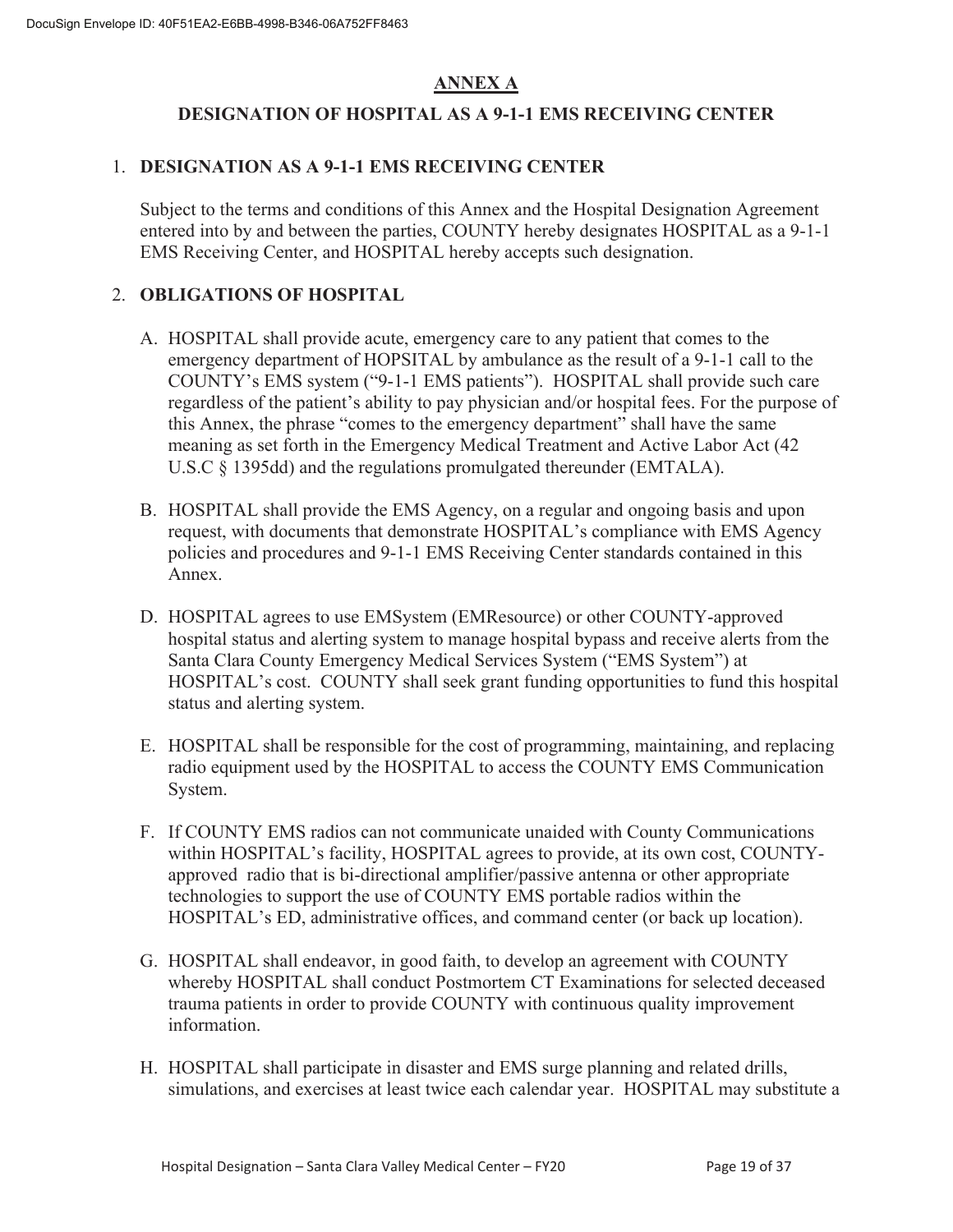response to an actual event if HOSPITAL completes and submits an After-Action Report to COUNTY. COUNTY may approve or reject such substitution in its sole and absolute discretion.

- A. HOSPITAL shall give notice to an EMS provider agency designated infection control officer and county health officer when it has been determined that a reportable communicable disease exposure has occurred involving EMS personnel of public or private EMS provider agencies as required by law.
- I. HOSPITAL agrees to execute and maintain multiple agreements with COUNTYpermitted ambulance service providers at the Basic Life Support (BLS)-EMT, Advanced Life Support (ALS)-Paramedic, and Critical Care Transport-Registered Nurse level to facilitate the immediate inter-facility transfer of patients when necessary;

#### 3. **MEDICAL PERSONNEL AND STAFFING**

- A. Emergency Department Medical Director
	- 1. HOSPITAL shall employ and designate, either directly or through contract, an Emergency Department Medical Director (the "Medical Director"). The Medical Director shall possess the following minimum qualifications:
		- a. Board certified in Emergency Medicine (EM) through the American Board of Emergency Medicine (ABEM) (preferred) or the American Osteopathic Association (AOA).
		- b. Residency trained in Emergency Medicine, Internal Medicine, Pediatrics or Family Practice.
		- c. Be a member in good standing on HOSPITAL's Medical Staff.
	- 2. The Medical Director shall have the following responsibilities:
		- a. Oversee clinical care provided in the Emergency Department ("ED").
		- b. Implement policies and procedures, relative to caring for 9-1-1 EMS patients, in accordance with applicable federal, state and local law and applicable County policies and procedures.
		- c. Be responsible for providing qualified physician staffing for emergency medical services, 24 hours per day, seven days per week.
		- d. Attend at least 50% of the EMS Agency's regularly scheduled Prehospital Care System Quality Improvement Committee meetings and Medical Control Advisory Committee meetings. The Medical Director shall send a representative to any such meeting that he/she can not attend.
- B. EMS Liaison
	- 1. HOSPITAL shall employ and designate an EMS Liaison. The EMS Liaison shall have the following minimum qualifications:
		- a. Working knowledge of the EMS System.
		- b. Working knowledge of COUNTY's Prehospital Care Policy and clinical protocols.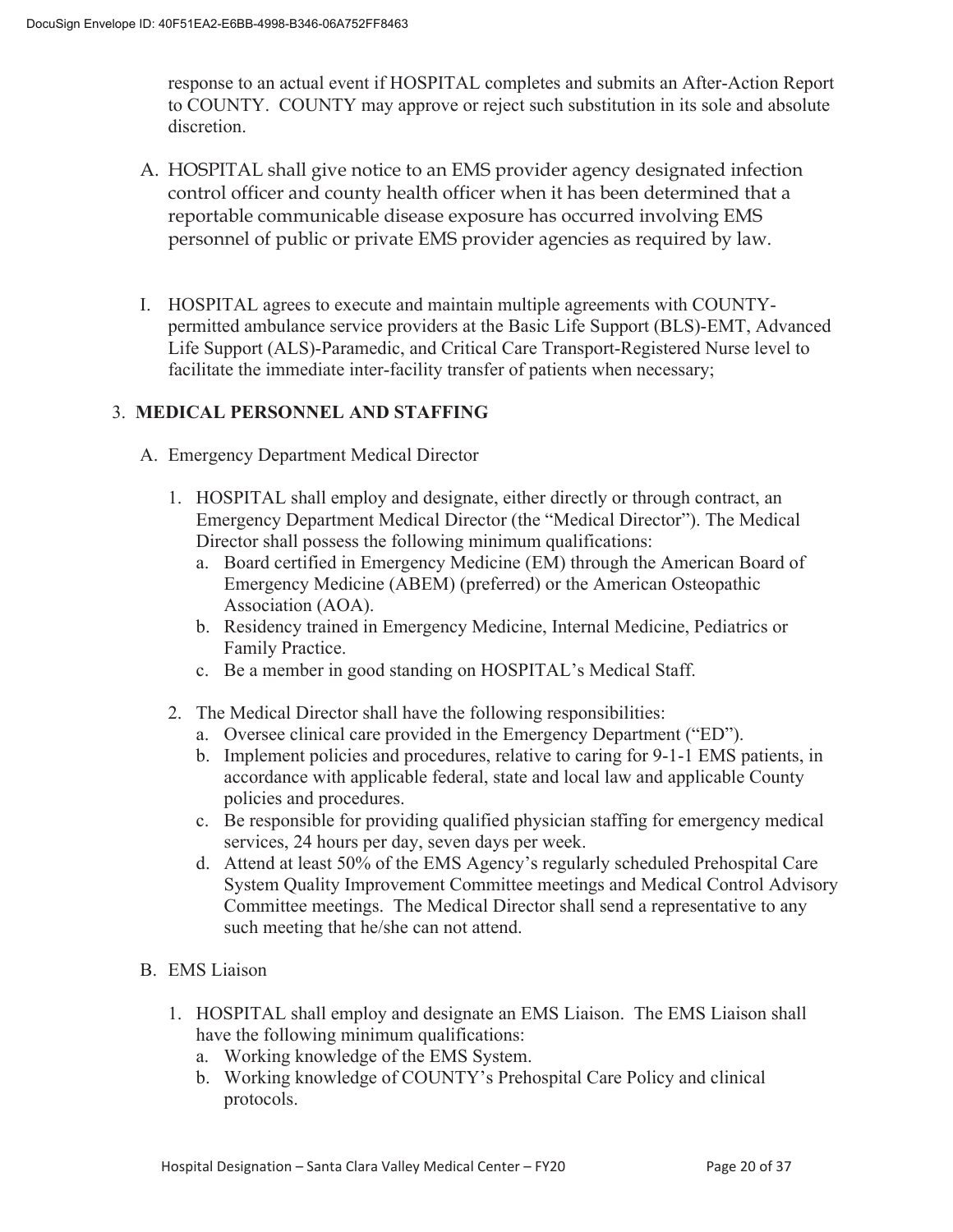- c. Ability to review and evaluate basic and advanced life support patient care provided by 9-1-1 EMS System.
- 2. The EMS Liaison shall have the following responsibilities:
	- a. Attend annual meeting of the EMS Agency regarding countywide changes to the EMS System.
	- b. Provide continuing education to hospital staff related to the COUNTY EMS. System, including information from the EMS Agency's annual meeting regarding countywide changes to the EMS System.
	- c. Provide 9-1-1 EMS patient outcome information to the COUNTY EMS Agency and ad-hoc reports when requested.
	- d. Serve as a liaison between the EMS Agency, other hospitals, and EMS service providers.
	- e. Attend, or assign a representative to attend, regularly scheduled meetings of the EMS Agency's Prehospital Care System Quality Improvement Committee, Prehospital Providers Advisory Committee, and Medical Control Advisory Committee.
	- f. Assure that Emergency Department personnel are trained to integrate with the EMS System and provide quality care to 9-1-1 EMS patients.
- C. HOSPITAL shall notify the EMS Agency within 10 working days of any staffing changes to the Medical Director or EMS Liaison positions.

#### 4. **OBLIGATIONS OF THE COUNTY**

- A. On behalf of COUNTY, the Director of the EMS Agency shall serve as a single point of contract for all matters relative to this Annex. In case of an emergency when the Director of the EMS Agency cannot be reached, the EMS Duty Officer shall act as the primary contact.
- B. COUNTY shall provide and maintain a radio network for use by HOSPITAL and provide access to that network for HOSPITAL and EMS System communication.
- C. COUNTY, in collaboration with the HOSPITAL, may participate in research endeavors and other programs, including, but not limited to, pilot studies with the customary Institutional Review Board (IRB) policies.
- D. COUNTY, in accordance with Health and Safety Code section 1797.153, shall coordinate and authorize medical mutual aid through the authority of the Medical Health Operational Area Coordinator (MHOAC), as such term is defined in Health and Safety Code section 1797.153, subdivision (a).
- E. COUNTY shall develop and authorize EMS System policies and procedures and medical protocols consistent with California Code of Regulations, Title 22, Division 9. COUNTY shall prescribe standards for EMS System operations, structure, and processes consistent with applicable state and local laws and regulations, and local EMS System policies and procedures, as may be revised from time to time by COUNTY.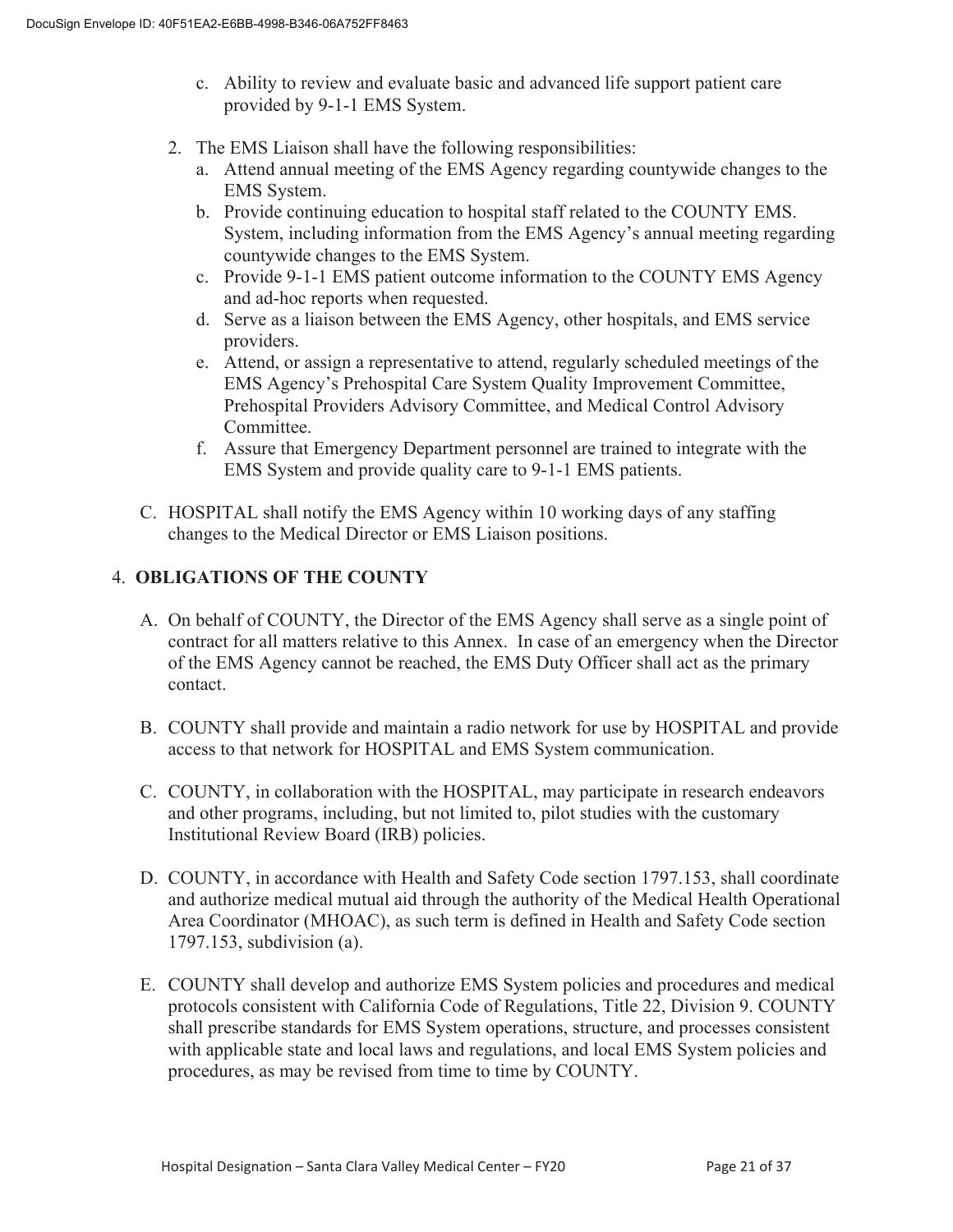F. COUNTY shall develop and implement a system-wide EMS Quality Improvement Plan (EQIP), consistent with California Code of Regulations, Title 22 Division 9, Chapter 12.

This Annex is entered into this 1st day of January, 2020 by the parties.

# **COUNTY OF SANTA CLARA** HOSPITAL **HOSPITAL**

 $\frac{\text{flux}}{\text{flux}}$   $\frac{\text{flux}}{\text{mass}}$   $\frac{1}{30/2020}$   $\frac{\text{flux}}{\text{bare}}$   $\frac{\text{flux}}{\text{mass}}$   $\frac{\text{flux}}{\text{radius}}$ Interim Director of Procurement Chief Executive Officer Procurement Department 1/30/2020

Theresa G. Therilus Date Paul E. Lorenz Date 1/17/2020

# **APPROVED AS TO FORM AND LEGALITY:**<br>
Pocusigned by:

Werley Dodd 1/22/2020

WESIEY DOUGLE Deputy County Counsel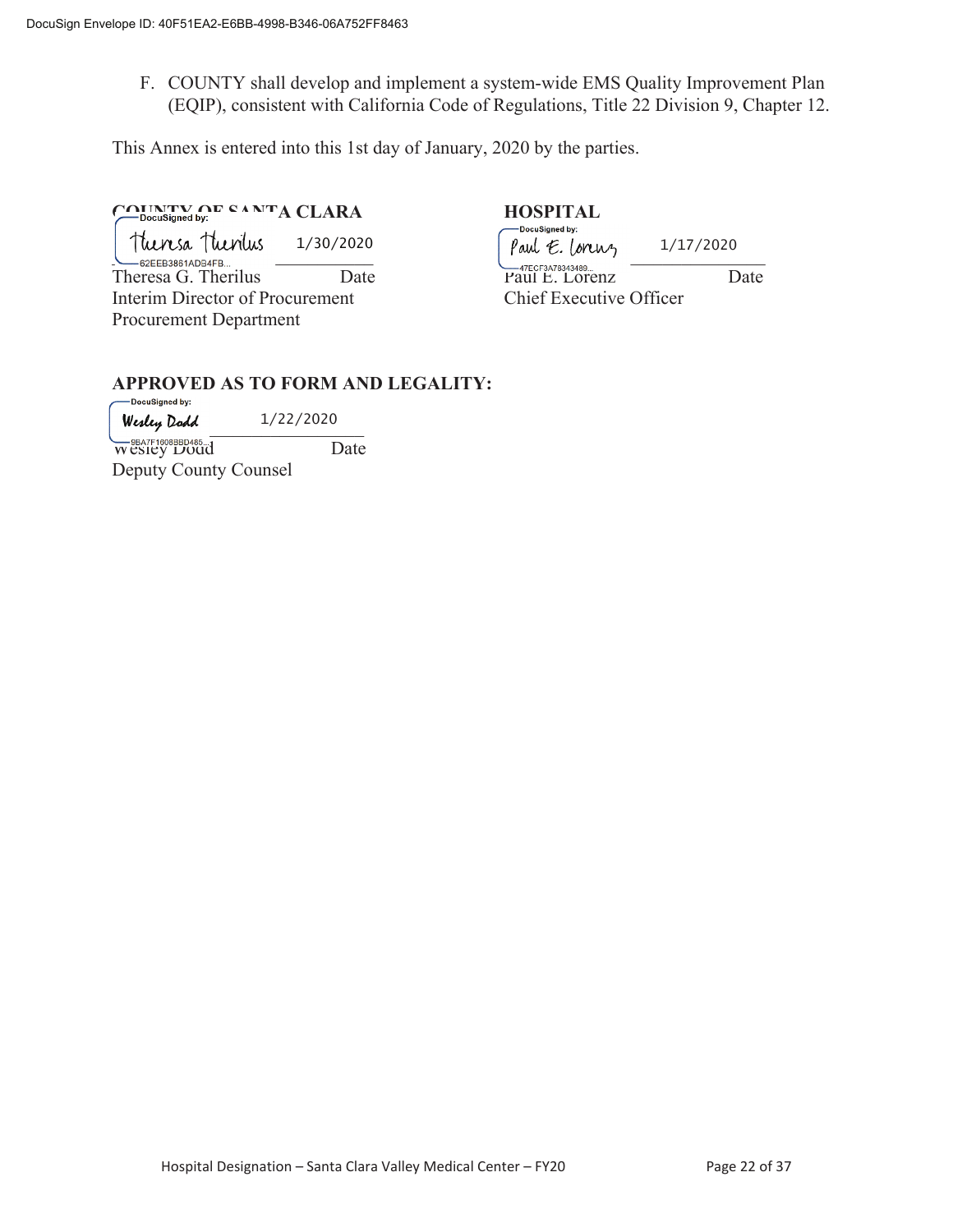#### **ANNEX B**

#### **DESIGNATION OF HOSPITAL AS A STROKE CENTER**

#### 1. **DEFINITIONS**

For the purposes of this Annex:

- A. "Acute Stroke Ready Hospitals" or "Satellite Stroke Centers" means a hospital able to provide the minimum level of critical care services for stroke patients in the emergency department and are paired with one or more hospitals with higher-level stroke services.
- B. "Acute Stroke Victim" means a person evaluated by prehospital, physician, nursing or other clinical personnel according to the policies and procedures established by the EMS Agency, as may be amended from time to time, and been found to require Stroke Services.
- C. "Comprehensive Stroke Center" means a hospital with specific abilities to receive, diagnose and treat all stroke cases and provide the highest level of care for stroke patients. (1) meets Comprehensive Stroke Center Standards, (2) has been certified as a Comprehensive Stroke Center by the Joint Commission and (3) is designated by County as a Comprehensive Stroke Center.
- D. "Primary Stroke Center" means a hospital that treats acute stroke patients and identifies patients who may benefit from transfer to a higher level of care when clinically warranted. (1) meets Stroke Center Standards, (2) has been certified as a Primary Stroke Center by the Joint Commission and (3) is designated by COUNTY as a Primary Stroke Center.
- E. "Stroke Care" means emergency transport, triage, diagnostic evaluation, acute intervention and other acute care services for stroke patients that potentially require immediate medical or surgical intervention treatment, and may include education, primary prevention, acute intervention, acute subacute management, prevention of complications, secondary stroke prevention, and rehabilitative services.
- F. "Stroke Critical Care System" means a subspecialty care component of the EMS system developed by a local EMS agency. This critical care system links prehospital and hospital care to develop optimal treatment to the population of stroke patients.
- G. "Stroke Center Standards" means the standards applicable to stroke centers set forth in the EMS Agency's stroke system plan and EMS Agency policies and procedures, as may be amended from time to time.
- H. "Stroke Care System Quality Improvement Committee" means the multi-disciplinary peer-review committee which (1) is composed of representatives from Stroke Centers and other professionals designated by the EMS Agency, (2) audits the stroke care system, (3) makes recommendations for stroke care system improvements, and (3) functions in an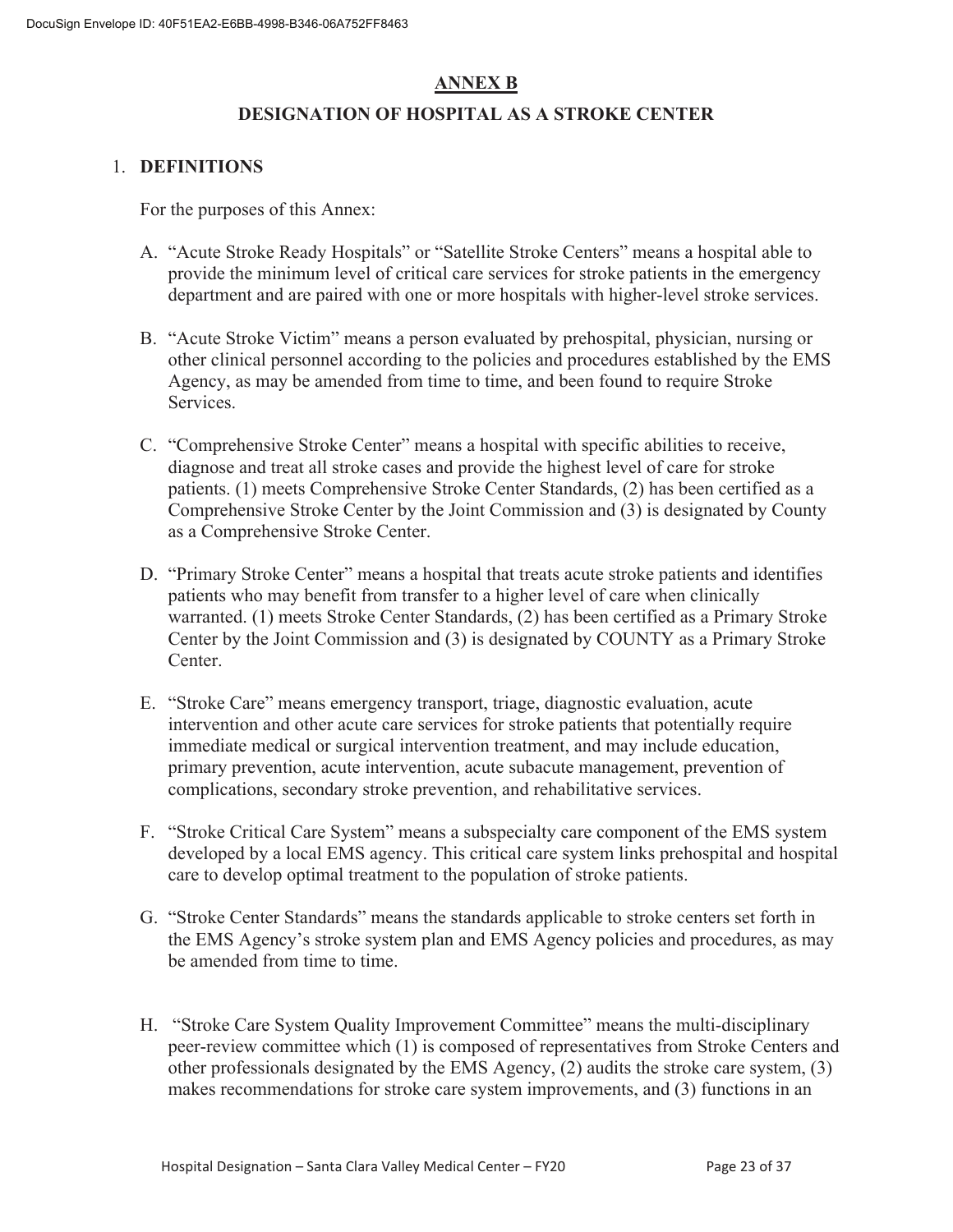advisory capacity on other stroke system issues. Committee members designated by the EMS Agency may include, but are not limited to, stroke medical directors, representatives from other local hospitals, radiologists, neurosurgeons, emergency medicine sub-specialists, stroke program managers, and representatives from ground and flight emergency services providers.

- I. "Stroke Services" means the customary and appropriate hospital and physician services provided by a Stroke Center to acute stroke patients, which, at a minimum, meet Stroke Center Standards.
- J. "Stroke Information System" means the computer information system maintained by each Stroke Center which captures the presentation, diagnostic, treatment and outcome data sets required by the Joint Commission and the Stroke Center Standards.
- K. "Telehealth" means the mode of delivering health care services and public health via information and communication technologies to facilitate the diagnosis, consultation, treatment, education, care management, and self-management of patient's health care while the patient is at the originating site and the health care provider is at a distant site.
- L. "Thrombectomy- Capable Stroke Center" means a primary stroke center with the ability to perform mechanical thrombectomy for the ischemic stroke patient when clinically warranted.

#### 2. **DESIGNATION AS A STROKE CENTER**

Subject to the terms and conditions of this Annex and the Hospital Designation Agreement entered into by and between the parties, COUNTY hereby designates HOSPITAL as a Stroke Center, and HOSPITAL hereby accepts such designation.

#### 3. **OBLIGATIONS OF HOSPITAL**

- B. HOSPITAL shall provide Stroke Services to any Acute Stroke Victim that comes to the emergency department of HOSPITAL, regardless of the Acute Stroke Victim's ability to pay physician fees and/or hospital costs. For the purpose of this Annex, the phrase "comes to the emergency department" shall have the same meaning as set forth in the Emergency Medical Treatment and Active Labor Act (42 U.S.C § 1395dd) and the regulations promulgated thereunder (EMTALA).
- C. HOSPITAL shall comply with Stroke Center Standards and the Joint Commission Primary Stroke Center Standards. HOSPITAL shall monitor compliance with Stroke Center Standards on a regular and ongoing basis. Documentation of such efforts shall be available to the EMS Agency upon request.
- D. HOSPITAL shall continuously maintain current certification as a Primary and/or Comprehensive Stroke Center by the Joint Commission. HOSPITAL shall provide the EMS Agency with a copy of the certificate issued by Joint Commission within thirty (30) days of receipt of the certificate; and shall provide the EMS Agency with evidence of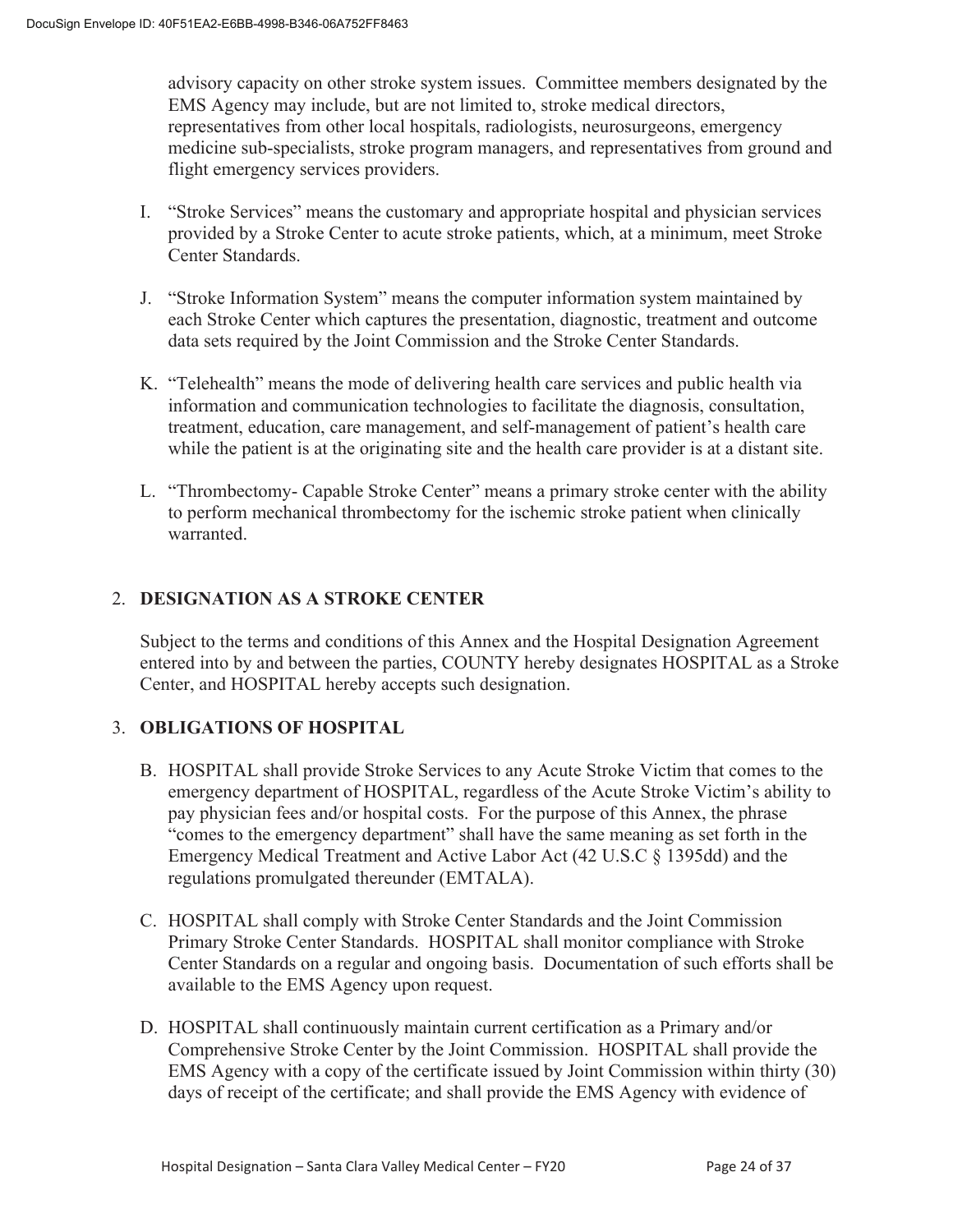continuing Joint Commission certification as a Primary and/or Comprehensive Stroke Center not less than thirty (30) days prior to the expiration of the current certificate.

- E. HOSPITAL shall notify the EMS Agency, in writing, within twenty-four (24) hours of any failure to meet Stroke Center Standards and take corrective action within a reasonable period of time to correct the failure.
- F. HOSPITAL shall maintain a designated telephone number to facilitate rapid access to an on-site physician for consultation with community physicians and other providers regarding care and transfer of Acute Stroke Victims.
- G. HOSPITAL shall actively and cooperatively participate as a member of the Stroke Care System Quality Improvement Committee, and such other related committees that may, from time to time, be named and organized by the EMS Agency.
- H. HOSPITAL shall maintain a Stroke Information System and submit Stroke Information System data to EMS Agency from AHA GWTG or equivalent (i) no less than quarterly and (ii) anytime upon request by the EMS Agency. HOSPITAL shall, at a minimum, collect and maintain the data specified in the Stroke Receiving Center Standards unless additional data points are adopted by the Stroke Care System Quality Improvement Committee.

#### 4. **OBLIGATIONS OF THE EMS AGENCY**

- A. The EMS Agency will provide, or cause to be provided to HOSPITAL and/or the Stroke Care System Quality Improvement Committee, prehospital system data related to stroke care.
- B. The EMS Agency, in collaboration with the Stroke Care System Quality Improvement Committee, will strive to optimize the overall effectiveness of the Stroke Care System and its individual components through the development of performance measures for each component and for the system function as a whole (both process and outcomes measures) and by employing continuous quality improvement strategies and collaboration with stakeholders.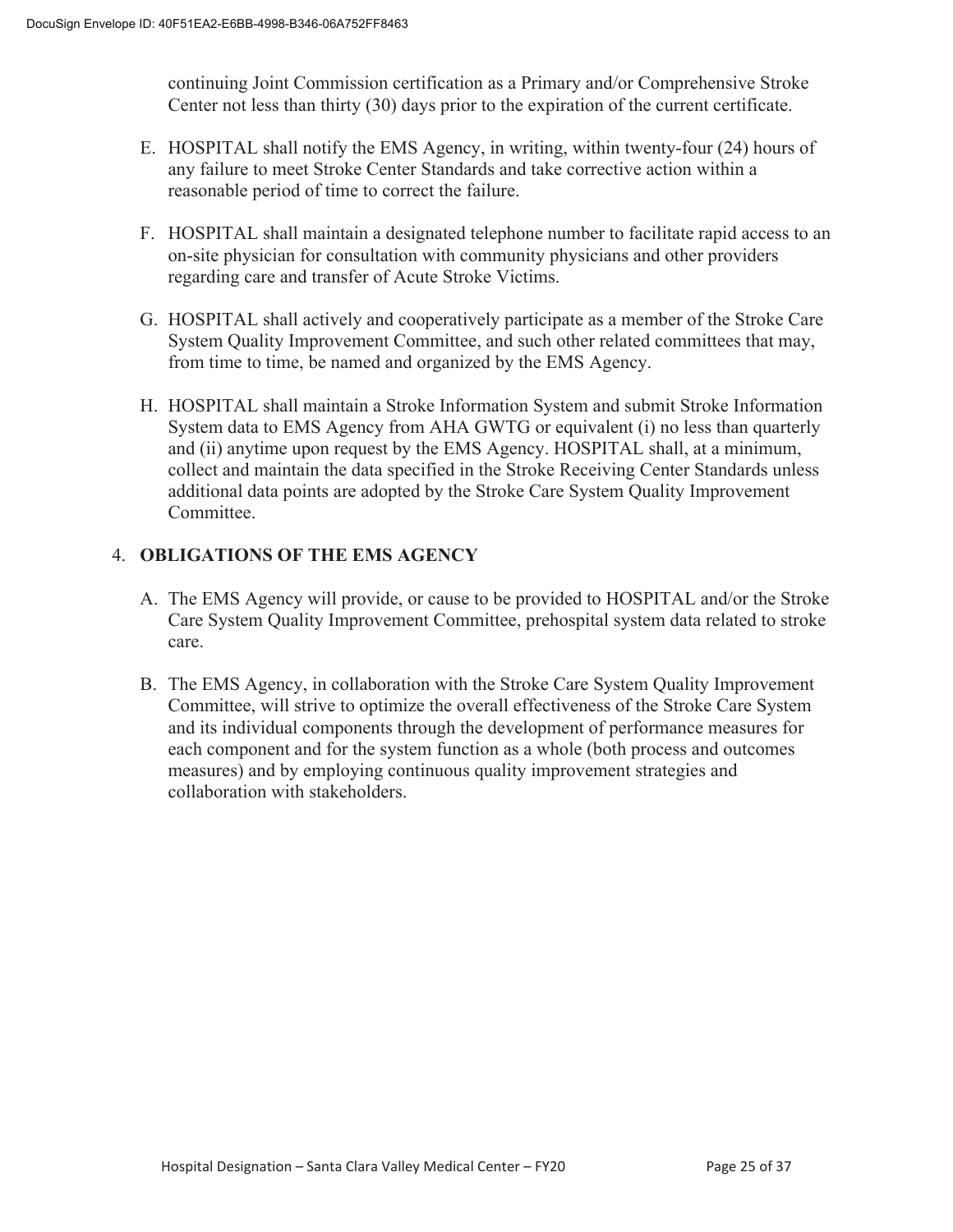This Annex is entered into this 1st day of January, 2020 by the parties.

# **COUNTY OF SANTA CLARA HOSPITAL**

|                                          |           | - Docusianea by.                   |           |
|------------------------------------------|-----------|------------------------------------|-----------|
| Theresa Theorius                         | 1/30/2020 | Paul E. Lorenz                     | 1/17/2020 |
| -62EEB3861ADB4FB<br>I neresa G. Therilus | Date      | -47ECF3A78343489<br>Paul E. Lorenz | Date      |
| Interim Director of Procurement          |           | Chief Executive Officer            |           |
| <b>Procurement Department</b>            |           |                                    |           |

# **APPROVED AS TO FORM AND LEGALITY:**

 $w$ erey Doaa bij 1/22/2020 1/22/2020

Wesley Dodd Date Deputy County Counsel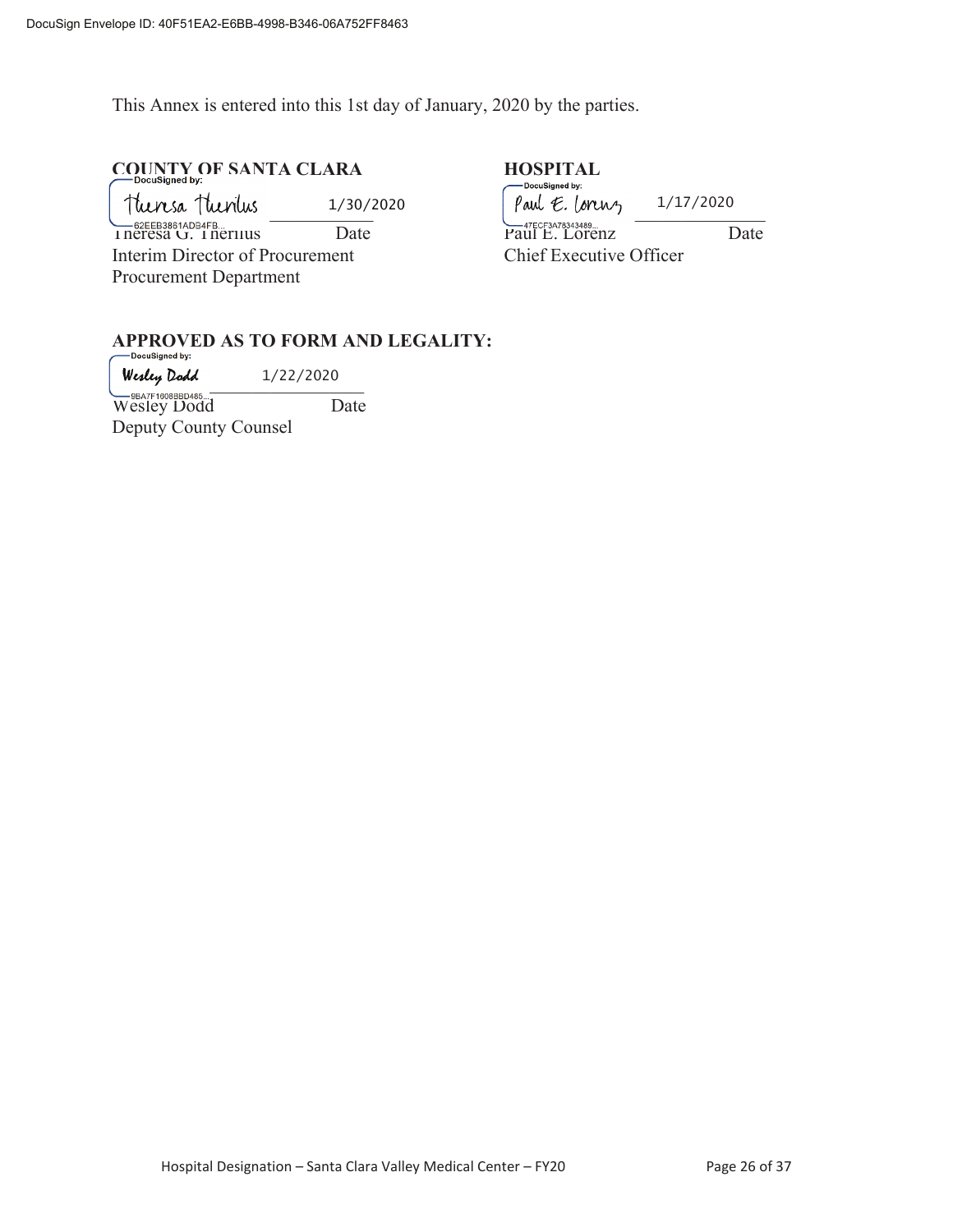#### **ANNEX C**

### **DESIGNATION OF HOSPITAL AS AN ST ELEVATION MYOCARDIAL INFARCTION RECEIVING CENTER**

#### **1. DEFINITIONS**

For the purposes of this Annex:

- A. "Cardiac Audit Committee" means the multi-disciplinary peer-review committee, composed of representatives from the STEMI Receiving Centers and other professionals designated by the EMS Agency, which audits the STEMI Care System makes recommendations for system improvements, and functions in an advisory capacity on other STEMI Care System issues. Committee members designated by the EMS Agency may include, but are not limited to, STEMI Receiving Center medical directors and program managers, representatives from other local hospitals, interventional and non-interventional cardiologists, emergency medicine sub-specialists, and representatives from ground and flight emergency services providers.
- B. "Immediately Available" means:
	- a) Unencumbered by conflict duties or responsibilities;
	- b) Responding without delay upon receiving notification; and
	- c) Being physically available to the specified area of the hospital when the patient is delivered in accordance with local EMS agency policies and procedures.
- C. "Percutaneous Coronary Intervention" or "PCI" means a procedure used to open or widen a narrowed or blocked coronary artery to restore blood flow supplying the heart, usually done on an emergency basis for a STEMI patient.
- D. "ST- Elevation Myocardial Infarction" or "STEMI" means a clinical syndrome defined by symptoms of myocardial infarction in association with ST-segment elevation on Electrocardiogram (ECG).
- E. "STEMI Care System" means an integrated prehospital and hospital program that is intended to direct patients with field identified ST Segment Elevation Myocardial Infarction directly to hospitals with specialized capabilities to promptly treat these patients.
- F. "STEMI Critical Care System" means a critical care component of the EMS system developed by a local EMS agency that links prehospital and hospital care to deliver treatment to STEMI patients.
- G. "STEMI Patient" means a patient with symptoms of myocardial infarction in association with ST-Segment Elevation in an ECG.
- H. "STEMI Program" means and organizational component of the hospital specializing in the care of STEMI patients.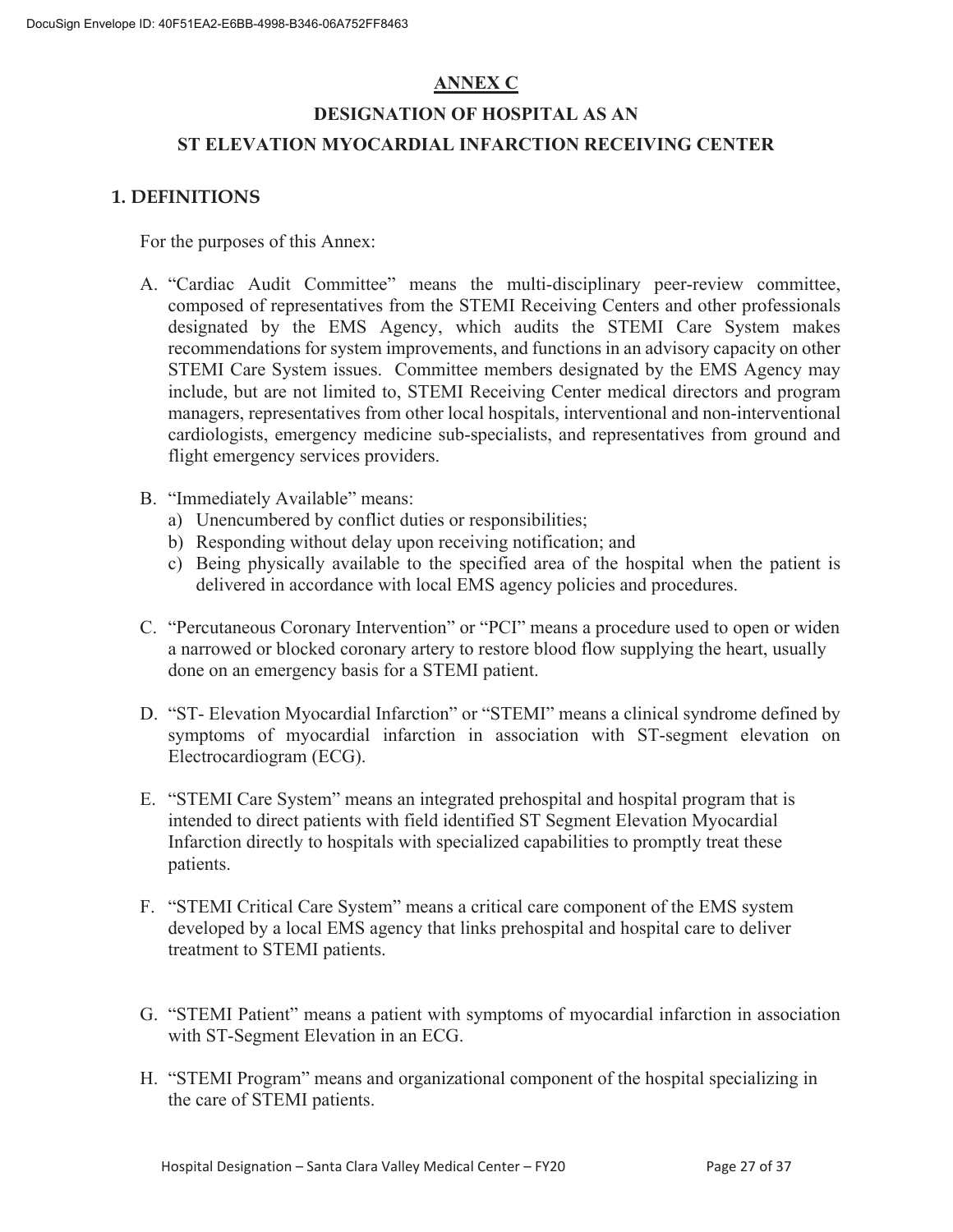- I. "STEMI Receiving Center" or "SRC" means a licensed general acute care facility meeting STEMI Receiving Center Standards, which has been designated as a STEMI Receiving Center by COUNTY.
- J. "STEMI Information System" means the computer information system maintained by each STEMI Receiving Center which captures the presentation, diagnostic, treatment and outcome data sets required by COUNTY and the STEMI Receiving Center Standards.
- K. "STEMI Receiving Center Standards" means the standards applicable to STEMI Receiving Centers set forth in Attachment A of this Annex, the EMS Agency's Comprehensive Cardiac Care System plan, and EMS Agency policies and procedures, as may be amended from time to time. A copy of the plan and the EMS Agency polices and procedures will be provided to the SRC's.

#### 2. **DESIGNATION AS A STEMI RECEIVING CENTER**

Subject to the terms and conditions of this Annex and the Hospital Designation Agreement entered into by and between the parties, COUNTY hereby designates HOSPITAL as a STEMI Receiving Center, and HOSPITAL hereby accepts such designation.

#### 3. **OBLIGATIONS OF HOSPITAL**

- A. HOSPITAL shall provide STEMI Receiving Center Services to any STEMI Patient that comes to the emergency department of HOSPITAL, regardless of the STEMI Patient's ability to pay physician fees and/or hospital costs. For the purpose of this Annex, the phrase "comes to the emergency department" shall have the same meaning as set forth in the Emergency Medical Treatment and Active Labor Act (42 U.S.C § 1395dd) and the regulations promulgated thereunder (EMTALA).
- B. HOSPITAL shall comply with STEMI Receiving Center Standards described in Attachment 1, which is attached and incorporated into this Annex. HOSPITAL shall monitor compliance with STEMI Receiving Center Standards on a regular and ongoing basis. Documentation of such efforts shall be made available to the EMS Agency upon request.
- C. HOSPITAL shall notify the EMS Agency, in writing, within twenty-four (24) hours of any failure to meet STEMI Receiving Center Standards and take corrective action within a reasonable period of time to correct the failure.
- D. HOSPITAL shall maintain a designated telephone number to facilitate rapid access to an on-site physician for consultation with community physicians and other providers regarding care and transfer of STEMI Patients.
- E. HOSPITAL shall actively and cooperatively participate as a member of the Cardiac Audit Committee, and such other related committees that may, from time to time, be named and organized by the EMS Agency.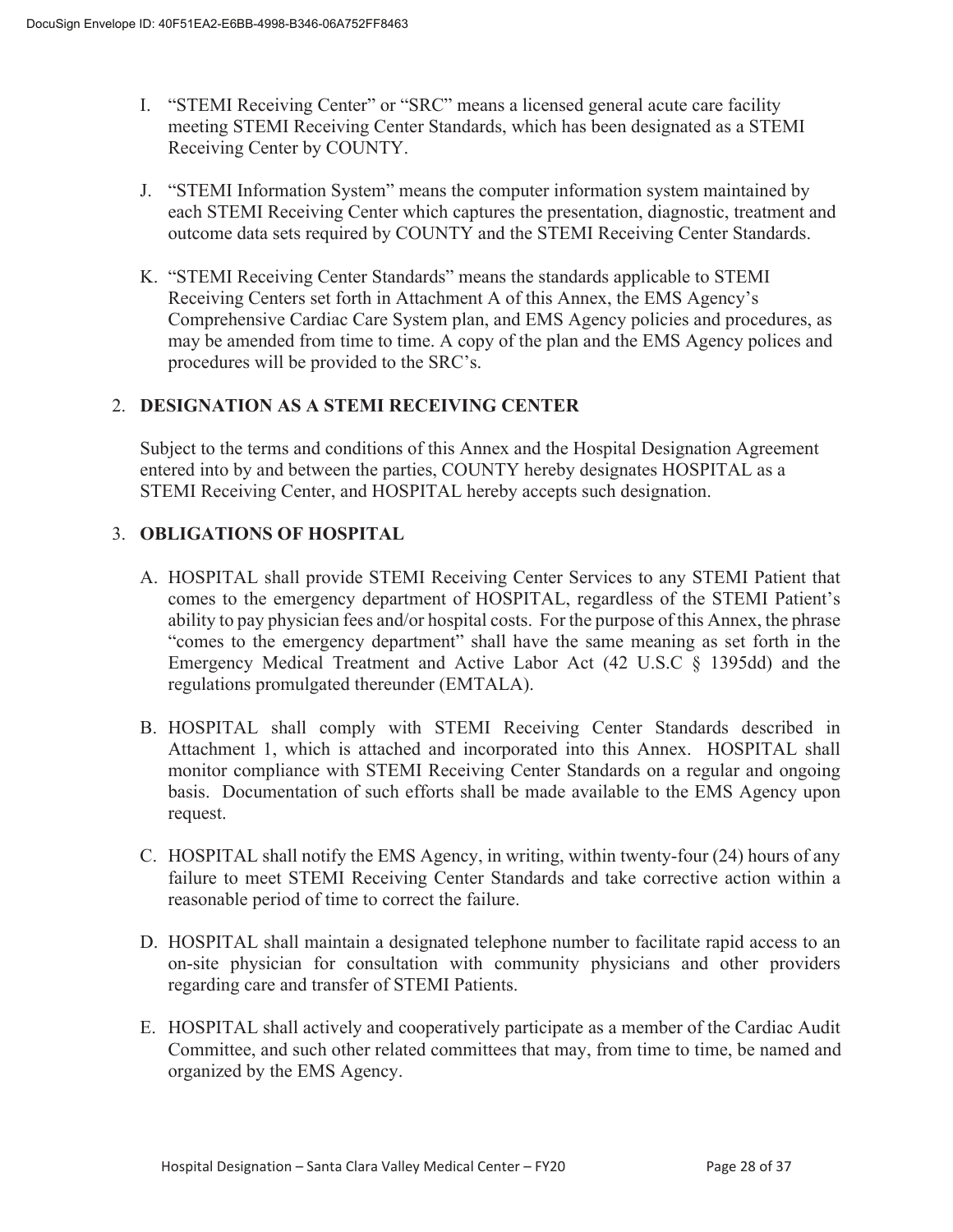F. HOSPITAL shall maintain a STEMI Information System and submit STEMI Information System data to EMS Agency from AHA ACTION Registry or equivalent (i) no less than quarterly and (ii) anytime upon request by the EMS Agency. HOSPITAL shall, at a minimum, collect and maintain the data specified in the STEMI Receiving Center Standards unless additional data points are adopted by the Cardiac Audit Committee.

#### 4. **OBLIGATIONS OF THE EMS AGENCY**

- A. The EMS Agency will provide, or cause to be provided to HOSPITAL and/or the Cardiac Audit Committee, prehospital system data related to STEMI care.
- B. The EMS Agency will strive to optimize the overall effectiveness of the Comprehensive Cardiac Care System and its individual components through the development of performance measures for each component and for the system function as a whole (both process and outcomes measures) and by employing continuous quality improvement strategies and collaboration with stakeholders.

This Annex is entered into this 1st day of January, 2020 by the parties.

#### **COUNTY OF SANTA CLARA HOSPITAL**

| DocuSigned by:                  |           |                                            |           |
|---------------------------------|-----------|--------------------------------------------|-----------|
| Theresa Theorius                | 1/30/2020 | DocuSigned by:<br>Paul $\epsilon$ . Lorenz |           |
| $-62$ FFB3861ADB4FB             |           | -47ECF3A78343489                           | 1/17/2020 |
| Theresa G. Therilus             | Date      | Paul E. Lorenz                             | Date      |
| Interim Director of Procurement |           | Chief Executive Officer                    |           |
| <b>Procurement Department</b>   |           |                                            |           |

# **APPROVED AS TO FORM AND LEGALITY:**

1/22/2020

 $Welly$   $\mu$   $\alpha \lambda$ Wesley Dodd Date Deputy County Counsel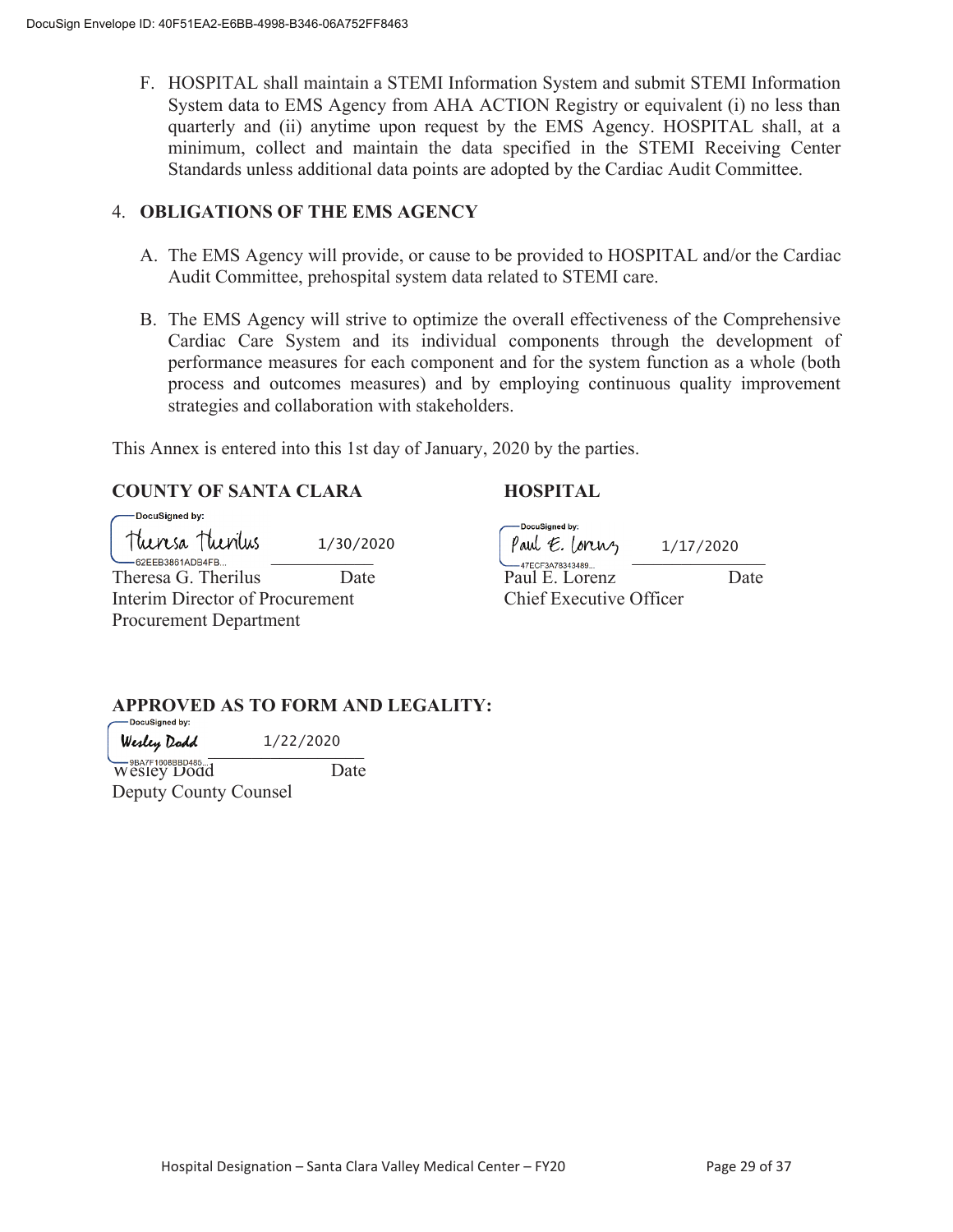#### Attachment 1 to Annex C STEMI RECEIVING CENTER STANDARDS

#### **INTRODUCTION**

These standards were developed to ensure that patients transported by the 9-1-1 system in Santa Clara County who exhibit an ST Elevation Myocardial Infarction (STEMI) pattern on a Prehospital obtained 12-Lead electrocardiogram (EKG) are transported to a hospital appropriate to their needs. With the initiation of 12-Lead EKG by paramedics and rapid transport to a STEMI Receiving Center (SRC), patients with STEMI's will receive an earlier definitive diagnosis and treatment resulting in improved outcomes.

#### **ACKNOWLEDGEMENTS**

The input of all the members of the Comprehensive Cardiac Care Task Force in Santa Clara County was essential for the development of these standards. The Task force consisted of cardiologists representing all of the hospitals in Santa Clara County, Nurse Management representation for all of the Emergency Departments, representation from the cardiac catheterization labs, representatives from the EMS Agency, representatives from the American Heart Association as well as representation from the Hospital Council of Northern and Central California.

#### **DEFINITIONS**

"STEMI" means a type of myocardial infarction, acute in nature, that generates an ST segment elevation on the 12-lead EKG.

"STEMI Receiving Center" or "SRC" means a licensed general acute care hospital with (1) a special permit for a cardiac catheterization laboratory and cardiovascular surgery from the California State Department of Health Services, (2) designation as an SRC by the County of Santa Clara, and (3) certification by the Joint Commission.

"Percutaneous Coronary Intervention" and "PCI" mean a broad group of techniques used for the diagnosis and treatment of patients with STEMI.

"TIMI Grade III Flow" means the Thrombolytics In Myocardial Ischemia (TIMI) Scale which defines flow rate through an opened artery-grade III is unimpeded flow.

#### **GENERAL SRC REQUIREMENTS**

- A. Hospital Licenses
	- 1. Currently recognized as a Santa Clara County Receiving Facility
	- 2. Special permit for a Cardiac Catheterization Laboratory from the California State Department of Health Services (DHS)
	- 3. Holds a special permit issued by DHS for Cardiovascular Surgery Service or has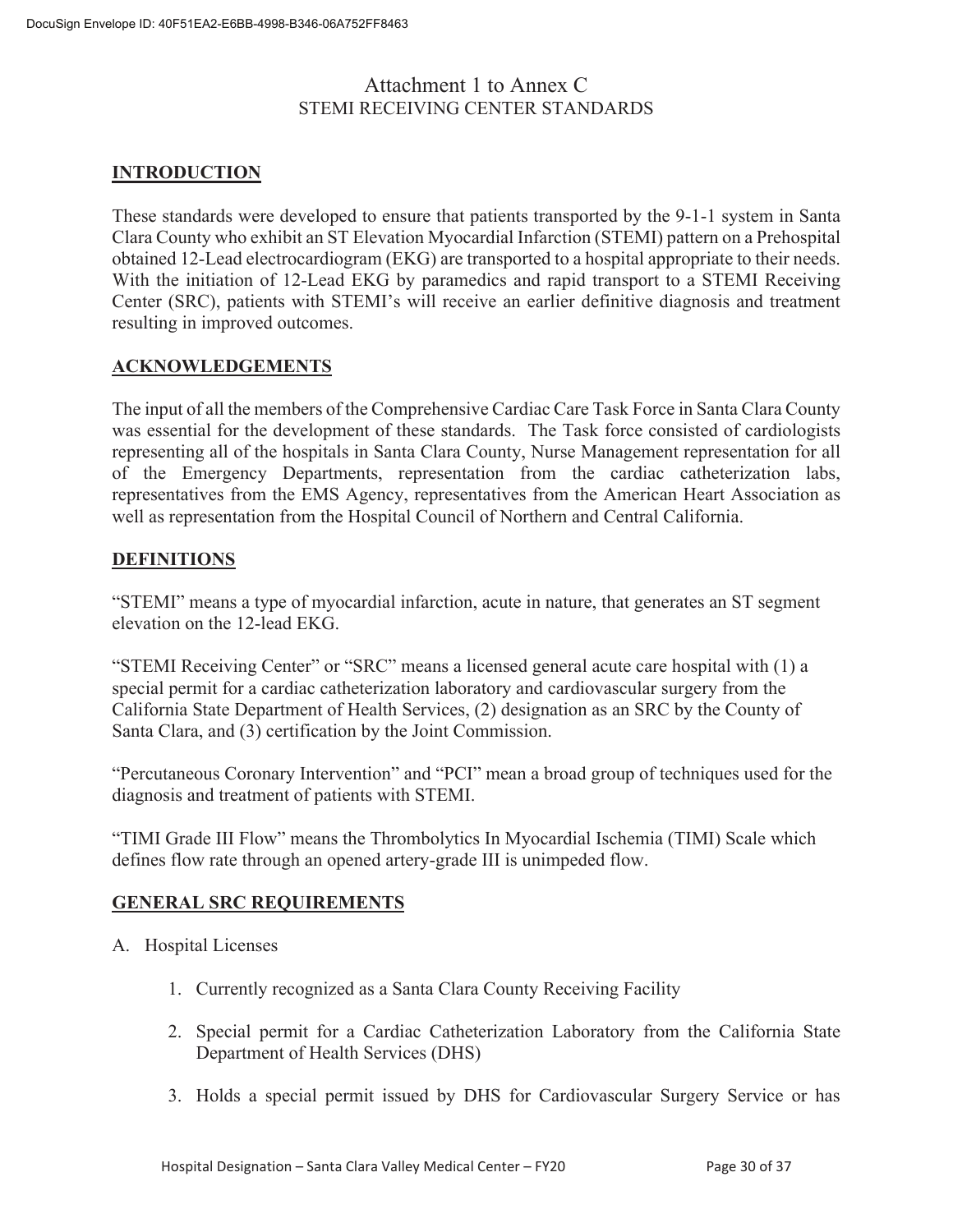established current transfer agreements with a hospital or hospitals holding such a special permit.

- B. Hospital Capabilities
	- 1. An Intra Aortic Balloon Pump shall be available on site 24 hours per day/7 days per week with a person capable of operating this equipment.
	- 2. Cardiac Catheterization Laboratory operable 24 hours/day, 7 days/ week.

#### C. Personnel

1. SRC Medical Director

The SRC shall designate a medical director for the STEMI program who shall be a physician certified by the American Board of Internal Medicine (ABIM) with current ABIM sub-specialty certification in Cardiovascular Disease and Interventional Cardiology, who will ensure compliance with these SRC standards and perform ongoing Quality Improvement (QI) as part of the hospital and system QI Program.

The SRC Medical Director must be a credentialed member of the medical staff with PCI privileges.

2. SRC Program Manager

The SRC shall designate a program manager for the STEMI program who shall be a registered nurse with experience in Emergency Medicine or Cardiovascular Care, who shall assist the SRC Medical Director to ensure compliance with these SRC standards and the QI program.

3. Cardiovascular Lab Coordinator

The SRC shall have a Cardiovascular Lab Coordinator who shall assist the SRC Medical Director and the SRC Program Manager to ensure compliance with these SRC Standards and the QI Program.

4. Physician Consultants

The SRC shall maintain a daily roster of the following on-call physicians who must be promptly available when a STEMI patient presents to the hospital:

a. Interventional Cardiologists-with privileges for PCI and credentialed by the hospital in accordance with the American College of Cardiology/American Heart Association national standards.

The SRC will submit a list of Cardiologists with Active PCI privileges to the EMS Agency annually.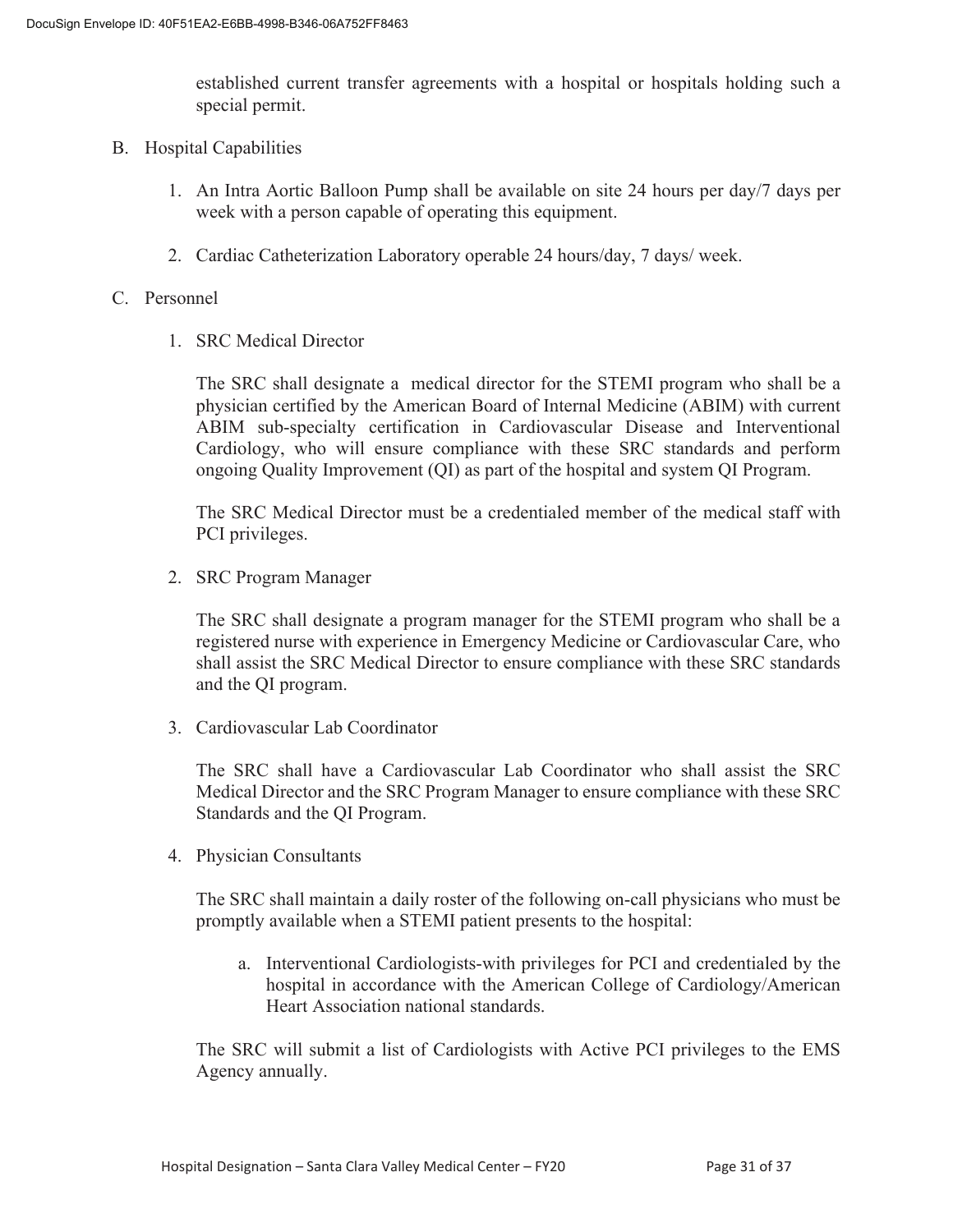- D. Clinical Performance Standards
	- 1. Cardiac Catheterization Laboratory Standards

The SRC Cardiac Catheterization Lab shall demonstrate evidence of performance of at least 200 PCI procedures annually.

2. Interventional Cardiologist Standards

 Each interventional cardiologist shall perform a minimum average of 75 or more PCI procedures per year.

 It is desirable but not required that each interventional cardiologist shall have an average of 11 STEMI cases per year.

 There shall be a mentorship program available for those individual practitioners who do not meet the performance standard of 75 cases per year.

E. Clinical Process Performance Standard

Each SRC shall demonstrate Door to Balloon inflation time of 90 minutes or less in 75% of their cases.

The overall goal of the STEMI Care System in Santa Clara County is to achieve first medical contact (Performance of the prehospital 12 Lead EKG) to balloon inflation of <90 minutes in 75% of all cases.

F. Policies

Internal policies shall be developed for the following:

- 1. Criteria for patients to receive emergent angiography or emergent fibrinolysis based on physician decisions for individual patients.
- 2. Goals to Primary PCI (medical contact to balloon inflation time)
- G. Data Collection
	- 1. Each SRC shall maintain a STEMI Information System and submit STEMI Information System data to EMS Agency on a regular basis, as requested by the EMS Agency. The SRC shall collect and submit data points that have been adopted by the Cardiac Care System Quality Improvement Committee.
- H. Quality Improvement- Prehospital patients
	- 1. An SRC QI program shall be established to review and collect outcome data to be reported to the County EMS Agency each month for 9-1-1 transported STEMI patients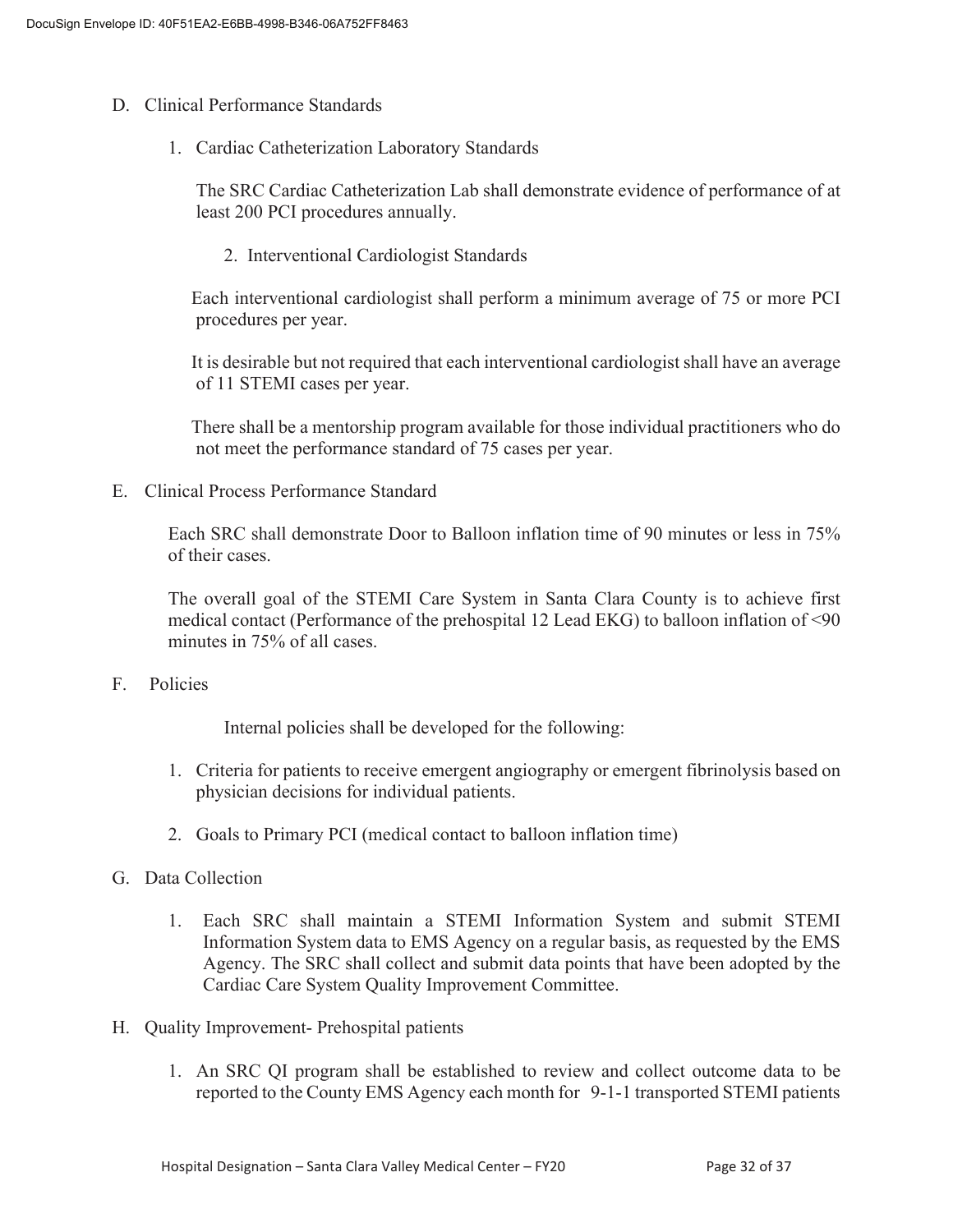with the following criteria:

- a. In-Hospital mortality
- b. Emergency Coronary Artery Bypass rate
- c. Vascular complications (PCI Access site complication, hematoma large enough to require transfusion, or operative intervention required).
- d. Cerebrovascular accident rate (peri-procedure)
- I. EMS Patient Outcome Data
	- 1. The following outcome, data will be collected on each 9-1-1 transported STEMI patient on a monthly basis and provided to the Santa Clara County EMS Agency
		- a. Interventions
			- 1. Door to balloon time
			- 2. Door to needle time
			- 3. No interventions
		- b. Discharge status
			- 1. Home
			- 2. SNF
			- 3. Expired

#### **DESIGNATION PROCESS**

- A. An SRC may be designated following satisfactory review of written documentation and a site survey when deemed necessary, by the Santa Clara County EMS Agency.
- B. After the initial one (1) year designation, an SRC may be re-designated following a satisfactory Santa Clara County EMS Agency review may be re-designated for an additional three years (3). This review may include a site survey by an independent review team at any time during the term of the Annex.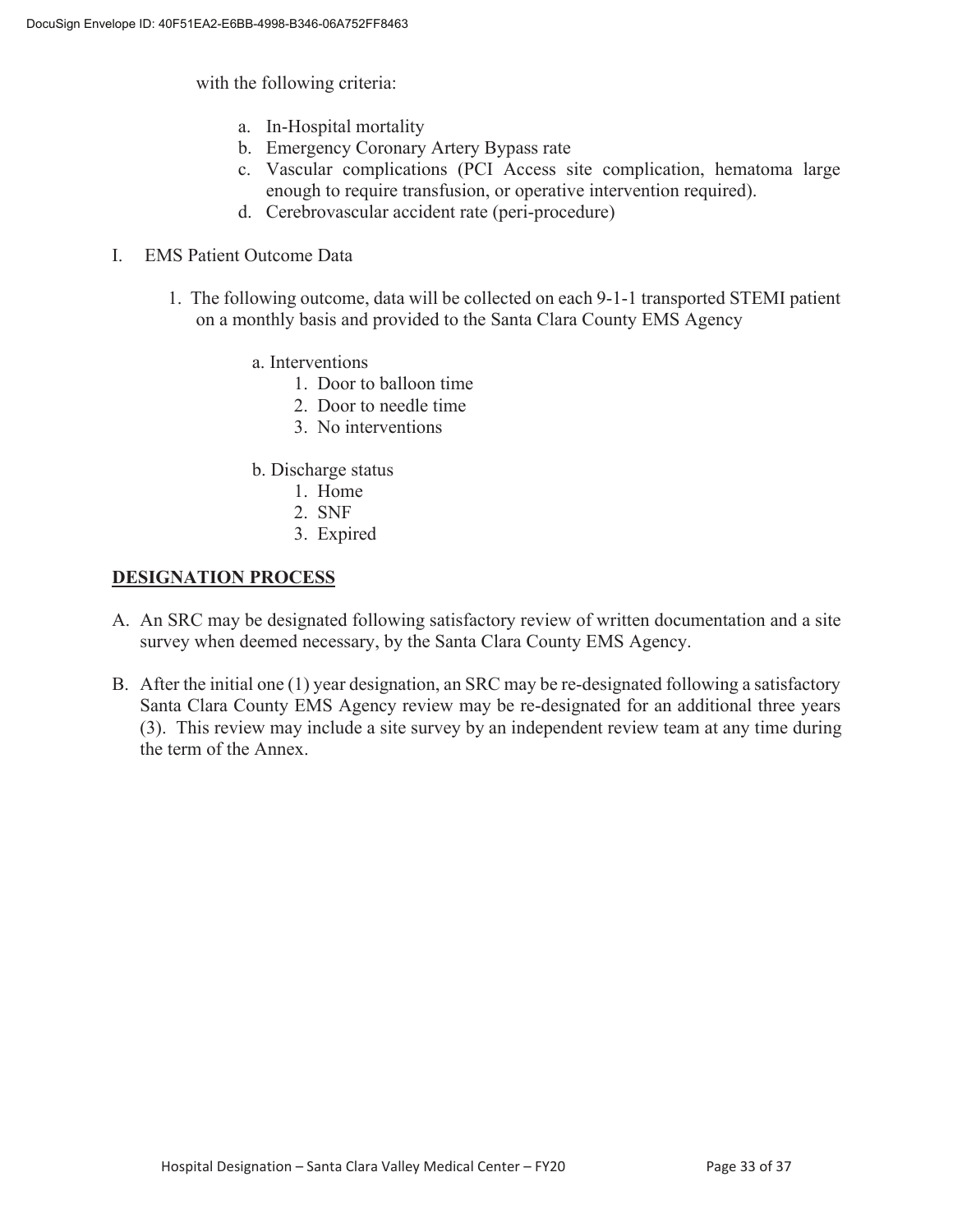### **ANNEX D**

#### **DESIGNATION OF HOSPITAL AS A TRAUMA CENTER**

#### 1. **DEFINITIONS**

For the purposes of this Annex:

- A. "Adult Trauma Center" means a licensed general acute facility which (1) meets the Trauma Center Standards for an adult trauma center and (2) has been designated by COUNTY as an Adult Trauma Center.
- B. "Major Trauma Victim" and "MTV" mean a person, adult or pediatric, deemed a major trauma victim under the trauma triage criteria set forth in the EMS Agency's policies and procedures, as may be amended from time to time.
- C. "Pediatric Trauma Center" means a licensed general acute facility which (1) meets the Trauma Center Standards for a pediatric trauma center and (2) has been designated by COUNTY as a Pediatric Trauma Center.
- D. "Trauma Audit Committee" and "TAC" mean the multi-disciplinary peer-review committee, which (1) is comprised of representatives from Trauma Centers, representatives form non-trauma hospitals, surgeons, emergency medicine subspecialists, trauma program managers and/or representatives from ground and flight emergency service, (2) audits the trauma care system, (3) makes recommendations for trauma care system improvements, and (3) functions in an advisory capacity on other trauma system issues.
- E. "Trauma Center" refers collectively to a facility's Adult Trauma Center, if any, and Pediatric Trauma Center, if any.
- F. "Trauma Center Medical and Physicians Services" means the customary and appropriate hospital and physician services provided by a Trauma Center to Major Trauma Victims following a trauma incident.
- G. "Trauma Registry" means the computer information system which is maintained by the EMS Agency and the Trauma Centers and which captures pertinent injury, treatment and outcome data sets, defined by EMS Agency, for the trauma system.
- H. "Trauma Center Standards" means the standards applicable to adult and/or pediatric Trauma Centers set forth in Article 2.5 of the California Health and Safety Code, Title 22 of the California Code of Regulations, the EMS Agency trauma system plan and EMS Agency policies and procedures in effect at any time during the term of this Annex.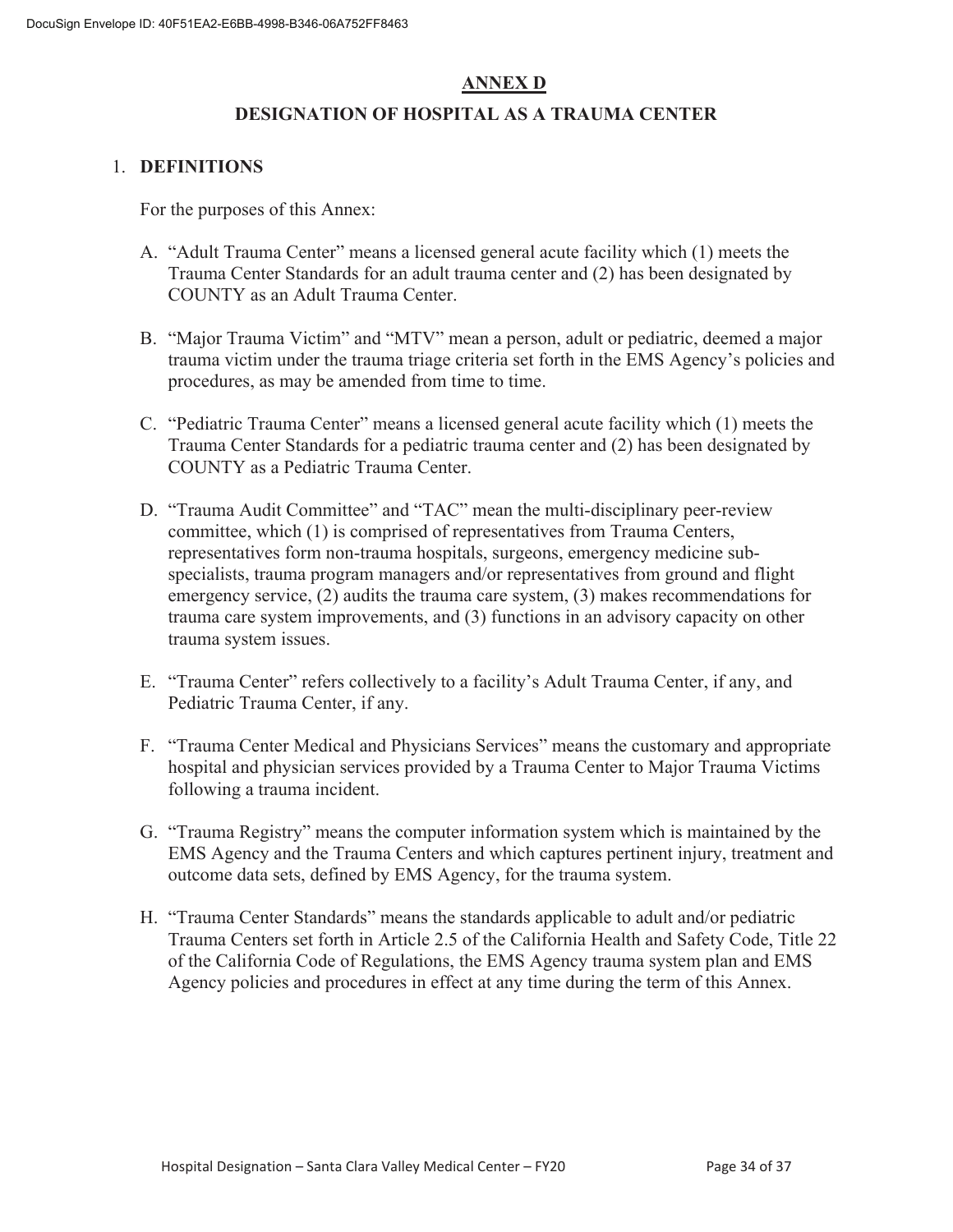#### 2. **DESIGNATION AS A TRAUMA CENTER**

Subject to the terms and conditions of this Annex and the Hospital Designation Agreement entered into by and between the parties, COUNTY hereby designates HOSPITAL as (check all that apply):

 an Adult Trauma Center a Pediatric Trauma Center.

HOSPITAL hereby accepts such designation.

#### 3. **OBLIGATIONS OF HOSPITAL**

- A. HOSPITAL shall provide Trauma Center Medical and Physician Services to any adult or pediatric Major Trauma Victims that comes to HOSPITAL's emergency department, throughout the full period of emergency department and inpatient hospital care, regardless of patients' ability to pay physician fees and/or hospital costs, unless the Major Trauma Victim is transferred pursuant to Section 3.B below. To assure continuity of care, HOSPITAL shall also provide all medically necessary outpatient visit(s) related to the trauma incident, or arrange such visit(s) as may be required by a patient's health plan or other applicable third-party payor; provided, however, that COUNTY may, in its sole and absolute discretion and on a case by case basis, waive HOSPITAL's obligation to provide such outpatient visit(s) or arrange such visit(s). Nothing in this Agreement shall require HOSPITAL to provide outpatient visits to a Major Trauma Victim for more than sixty (60) days following the Major Trauma Victim's discharge. For the purpose of this Annex, the phrase "comes to the emergency department" shall have the same meaning as set forth in the Emergency Medical Treatment and Active Labor Act (42 U.S.C § 1395dd) and the regulations promulgated thereunder (EMTALA).
- B. HOSPITAL shall transfer patients to other facilities only when medically appropriate or as may be requested by a patient or his or her health plan or other applicable third-party payor. A patient may not be transferred, or referred to another facility for outpatient services, due to the patient's inability to pay physician fees and/or hospital costs. A patient may be transferred based on the requirements his or her health plan or other applicable third-party payor, but only if the patient's medical condition so permits, as determined by the attending trauma physician. Any transfer of a patient must be in accordance with the Emergency Medical Treatment and Active Labor Act (42 U.S.C § 1395dd), the regulations promulgated thereunder, and applicable EMS Agency policies and procedures, including but not limited to the Santa Clara County Prehospital Care Policy Manual, as amended from time to time.
- C. HOSPITAL shall comply with Trauma Center Standards. HOSPITAL shall monitor compliance with Trauma Center Standards on a regular and ongoing basis. Documentation of such efforts shall be available to the EMS Agency upon request.
- D. HOSPITAL shall notify the EMS Agency, in writing, within twenty-four (24) hours of any failure to meet Trauma Center Standards and take corrective action within a reasonable period of time to correct the failure.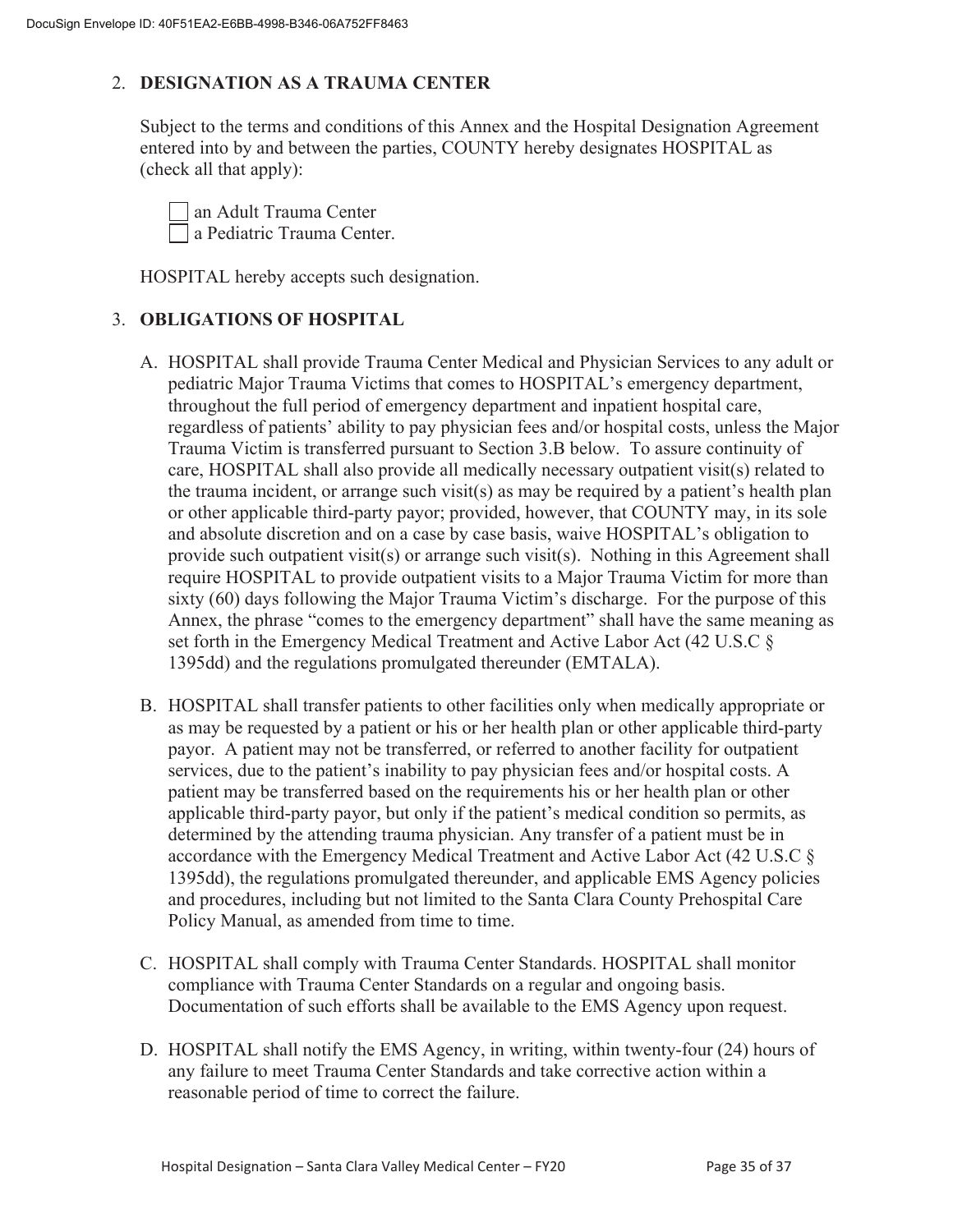- E. HOSPITAL shall comply with any EMS Agency plan of correction, regarding any identified failure to meet Trauma Center Standards, within the timeframes established by the EMS Agency.
- F. HOSPITAL shall maintain a designated telephone to facilitate rapid access to an on-site physician for consultation with community physicians and other providers regarding care of Major Trauma Victims and coordination of interfacility transfers.
- G. HOSPITAL shall actively and cooperatively participate as a member of the Trauma Audit Committee, and such other related committees that may, from time to time, be named and organized by the EMS Agency. HOSPITAL shall provide one recognized trauma expert, per year, for the Trauma Audit Committee visiting lecturer program at HOSPITAL's expense.
- H. HOSPITAL shall require HOSPITAL Trauma Registry staff to attend, at HOSPITAL's expense, such education and training programs related to use of the Trauma Registry as may be reasonably requested by EMS Agency and recommended by the Trauma Audit Committee.
- I. HOSPITAL shall participate in the Trauma Registry and submit data to the Trauma Registry on a regular basis, as requested by EMS Agency.
- J. HOSPITAL shall obtain EMS Agency's written approval prior to entering into agreements for providing trauma services to out-of-county residents, including, but not limited to agreements with local emergency medical services agencies or other government entities, and pre-hospital care providers, including air ambulance service providers. Such approval shall not be unreasonably withheld. This Section  $3(i)$  shall not apply to standard payment agreements with health plans or other third-party payors.

#### 4. **OBLIGATIONS OF THE EMS AGENCY**

- A. EMS Agency shall maintain a Trauma Registry for the purpose of data collection, compliance monitoring, and the evaluation of the trauma system. Data collected by the Trauma Registry will be made available, in an aggregate form to all Trauma Centers.
- B. The EMS Agency shall meet and consult with HOSPITAL prior to the adoption of any policy or procedure that concerns the administration of the trauma system, or the triage, transport and treatment of Major Trauma Victims.

#### 5. **ADDITIONAL FEES**

A. Site Reviews. HOSPITAL shall reimburse EMS Agency for the costs of any third-party review conducted by trauma experts required under this Annex. This reimbursement shall not exceed Twenty-Five Thousand Dollars (\$25,000) per review. Follow-up visits by third party reviewers, necessary as a result of HOSPITAL's failure to satisfy the requirements of this Annex, will be at the sole cost of HOSPITAL. HOSPITAL shall reimburse EMS Agency for all such costs within forty-five (45) days of HOSPITAL's